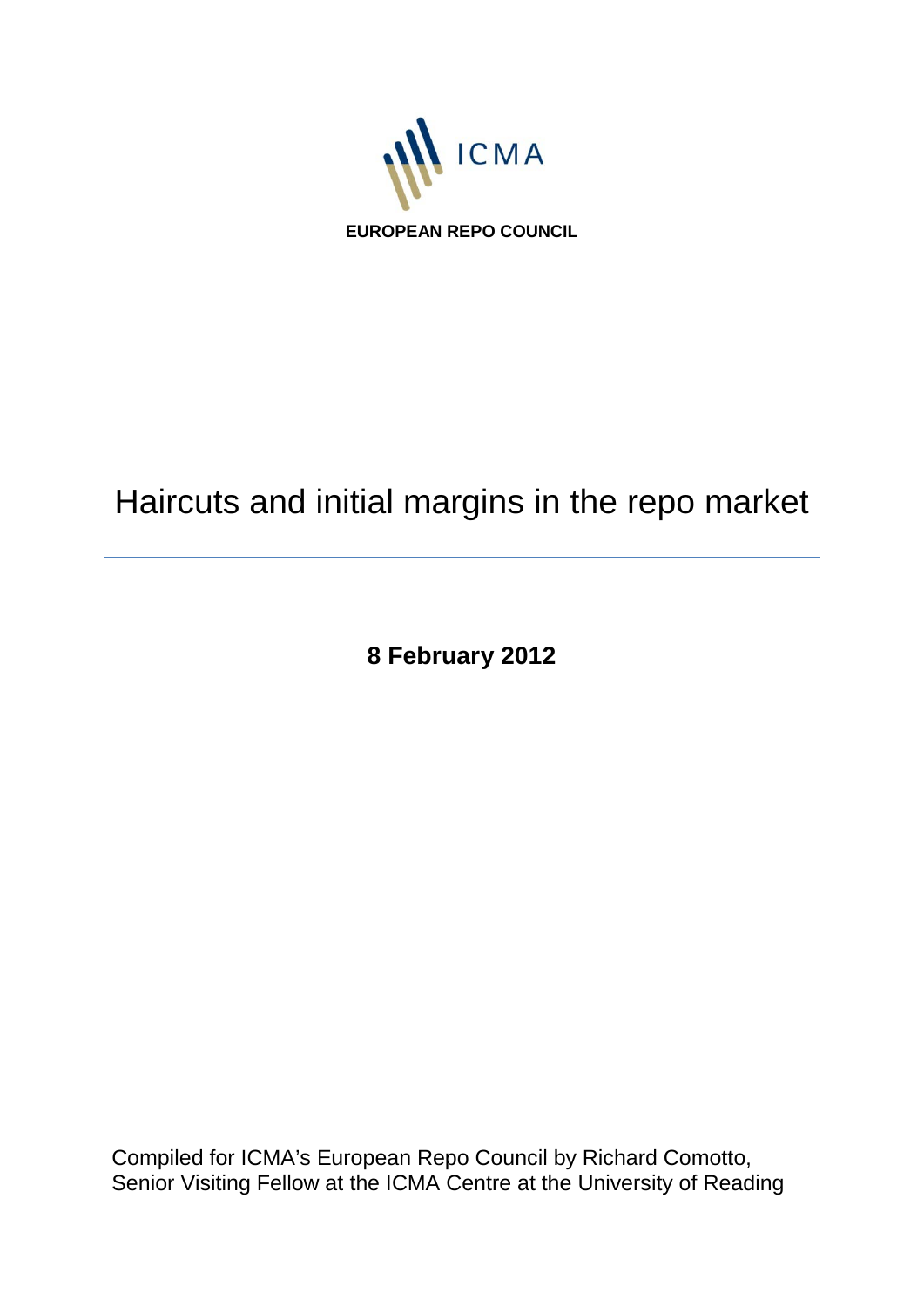## **Haircuts and initial margins in the repo market**

#### **1 Executive summary**

- 1.1 Collateral is intended to hedge default risk. Haircuts/initial margins are usually seen as being intended to hedge the risk on that collateral. From this point of view, they are an adjustment to the quoted market value of a collateral security to take account of the unexpected loss that the repo buyer (seller) in a repo may face due to the difficulty of selling (buying) a collateral security in response to a default by the repo seller (buyer).
- 1.2 However, haircuts/initial margins appear to vary with counterparty credit risk, albeit weakly. But, although the cause of the default that will trigger the sale or purchase of collateral is most likely to be a counterparty credit event, it is not clear whether or how the size of haircuts/initial margins should be a function of the probability of default of the counterparty. There is a case to be made that the identity of a repo counterparty should only affect haircuts/initial margins in extreme circumstances.
- 1.3 Theoretical uncertainty about the calculation of haircuts/initial margins is reflected in the wide range of methodologies applied by market users. These range from the intuitive to adaptions of market risk measurement techniques.
- 1.4 There is also a severe lack of empirical data on haircuts/initial margins. Thus, while the use of haircuts/initial margins has undoubtedly increased since 2008, it is unclear how widespread their use has become.
- 1.5 Regulators are concerned that market practices in setting haircuts/initial margins help to amplify financial market pro-cyclicality. The proposed dynamic is a haircut-asset valuation spiral. In a down-cycle, haircuts/initial margins are increased in response to an initial loss of confidence. In the manner of a credit multiplier in reverse, this reduces the liquidity of market users, who sell assets in response. Asset sales reduce the value of collateral, causing haircuts/initial margins to be increased again. And so on. Each market user is behaving rationally from its point of view but, in aggregate, their individual actions create a negative systemic externality. This type of scenario has given rise to the broader claim that the market crisis of 2007-09 was essentially, if not entirely, a "run on repo" and that repo is an inherently unstable source of funding.
- 1.6 Various ideas are being debated about how to stabilise haircuts/initial margins through a business cycle. It is a matter of concern that the regulatory debate is taking place in the absence of a clear understanding of the constitution of haircuts/initial margins and without sufficient empirical data on their use or potential impact. In addition, the academic literature which is helping to drive the regulatory debate tends to make assumptions about the structure and operation of the repo market which may not be entirely valid for the US and are clearly wide of the mark for Europe. In particular, there is a narrow focus on the use of structured securities, which was not the predominant form of collateral used in the repo market in the US and certainly not in Europe. The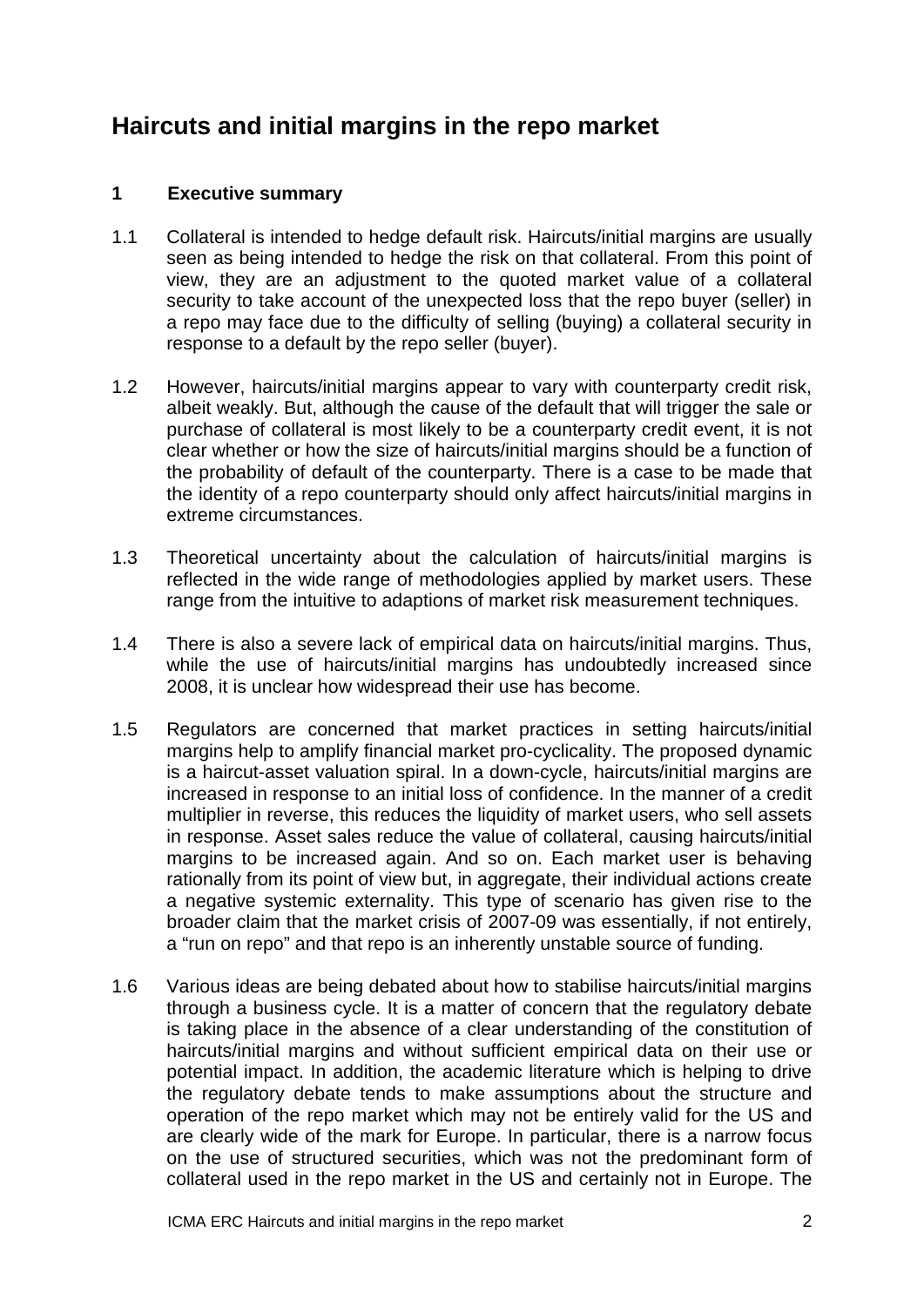postulated dynamics of this sector of the US repo market have been naively extrapolated onto the global repo market. Estimates of the likely impact of changes in haircuts/initial margins on the liquidity of the European repo market between 2007 and 2009 suggest that their systemic impact may be relatively insignificant in terms of the deleveraging that took place over this period (an order of magnitude smaller). This seriously undermines the argument that repo is, by virtue of haircuts/initial margins, an inherently unstable source of funding.

- 1.7 The current debate also ignores evidence, much of it from official sources, that haircuts/initial margins did not change much during 2007-09 and that market users initially responded to the crisis by reducing or withdrawing credit lines, shortening the terms for which they were willing to lend and narrowing the range of eligible collateral. In this respect, the response was very similar in character to that of the unsecured market, except that the protection offered by collateral can be expected to have mitigated the overall reaction of the repo market.
- 1.8 The suspicion that haircuts/initial margins are the principal driver of deleveraging in a market crisis has thrown up the idea of stable through-thecycle haircuts/initial margins as a tool to regulate the level and cyclicality of leverage. Such a proposal has serious flaws. As a matter of principle, onesize-fits-all mandatory haircuts risk distorting the market and creating rigidities that will encourage artificial arbitrages. Concerns about excessive leverage would best be addressed at firm rather than transaction level, by the direct regulation of leverage, whatever its source.
- 1.9 Regulators recognise that stable through-the-cycle haircuts/initial margins would be no panacea for the problem of market pro-cyclicality, and that there would be significant practical difficulties in implementing such haircuts/initial margins. In particular, it has been accepted that, even if haircuts/initial margins are mandated to remain stable over the business cycle, there are other lending terms that could be used to increase the availability of credit during periods of optimism and constrain credit during periods of deleveraging, with potentially some of the same pro-cyclical effects on financial markets as that attributed to free market haircuts/initial margins.
- 1.10 Other proposals under discussion by regulators seem more helpful, such as encouragement of more frequent and efficient margin maintenance to smooth out collateral calls
- 1.11 Market initiatives also have a role to play, including the forthcoming publication by the ERC of revised margining guidelines and continuing industry education. Consideration might be given to the collection of further data on the structure and operation of the European repo market.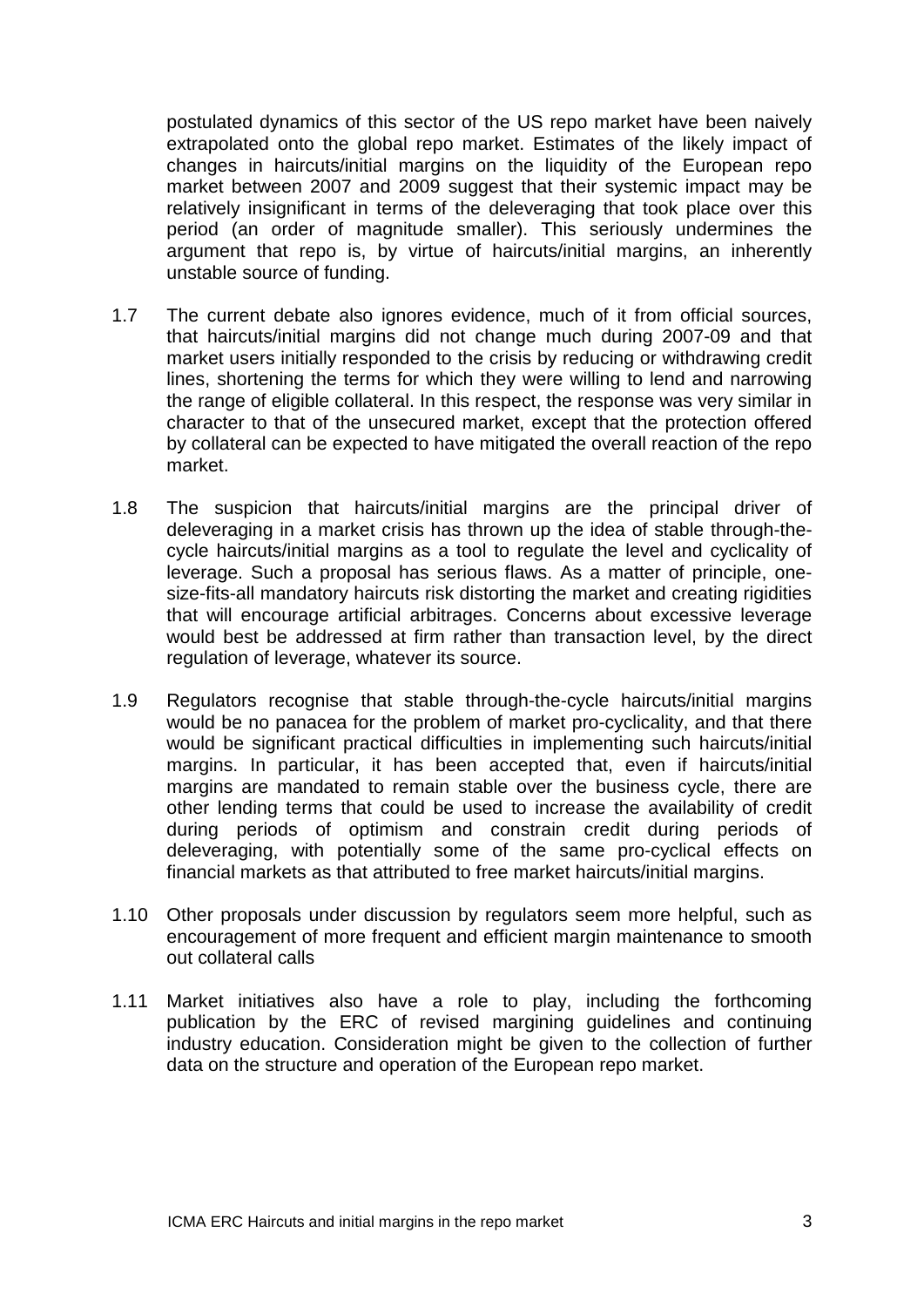#### **2 What are haircuts and initial margins?**

2.1 A **haircut** is a percentage discount deducted from the market value of a security that is being offered as collateral in a repo in order to calculate the Purchase Price. Thus, the formula for a haircut is:

Market Value of collateral - Purchase Price Market Value of collateral <sup>100</sup>

- 2.2 Haircuts are therefore expressed as the percentage difference between the market value of the collateral and the Purchase Price of the repo. In the ICMA's Global Master Repurchase Agreement (GMRA), a haircut is called a *Margin Percentage*.
- 2.3 An **initial margin** is a percentage premium added to the market value of a security that is being offered as collateral in a repo in order to calculate the Purchase Price. Thus, the formula for an initial margin is:

Market Value of collateral 100

- 2.4 Initial margins are therefore expressed relative to 100%, which means that an initial margin of 100% is a zero margin. In the GMRA, an initial margin is called a *Margin Ratio*. In the ISDA Master Agreement, it is called an *Independent Amount*.
- 2.5 Haircuts/initial margins are usually set such that the Purchase Price of a repo is less than the market value of the collateral, that is, they typically result in over-collateralization. However, where there is exceptional concern over a particular counterparty's creditworthiness against a background of market instability, haircuts/initial margins can be negative, which means that the Purchase Price exceeds the market value of collateral, in other words, there is under-collateralisation.
- 2.6 The haircut/initial margin in an over-collateralised repo represents the share of the price of an asset purchased in the underlying market in that asset which cannot be funded in the repo market and must therefore be funded from a firm's own funds or unsecured borrowing.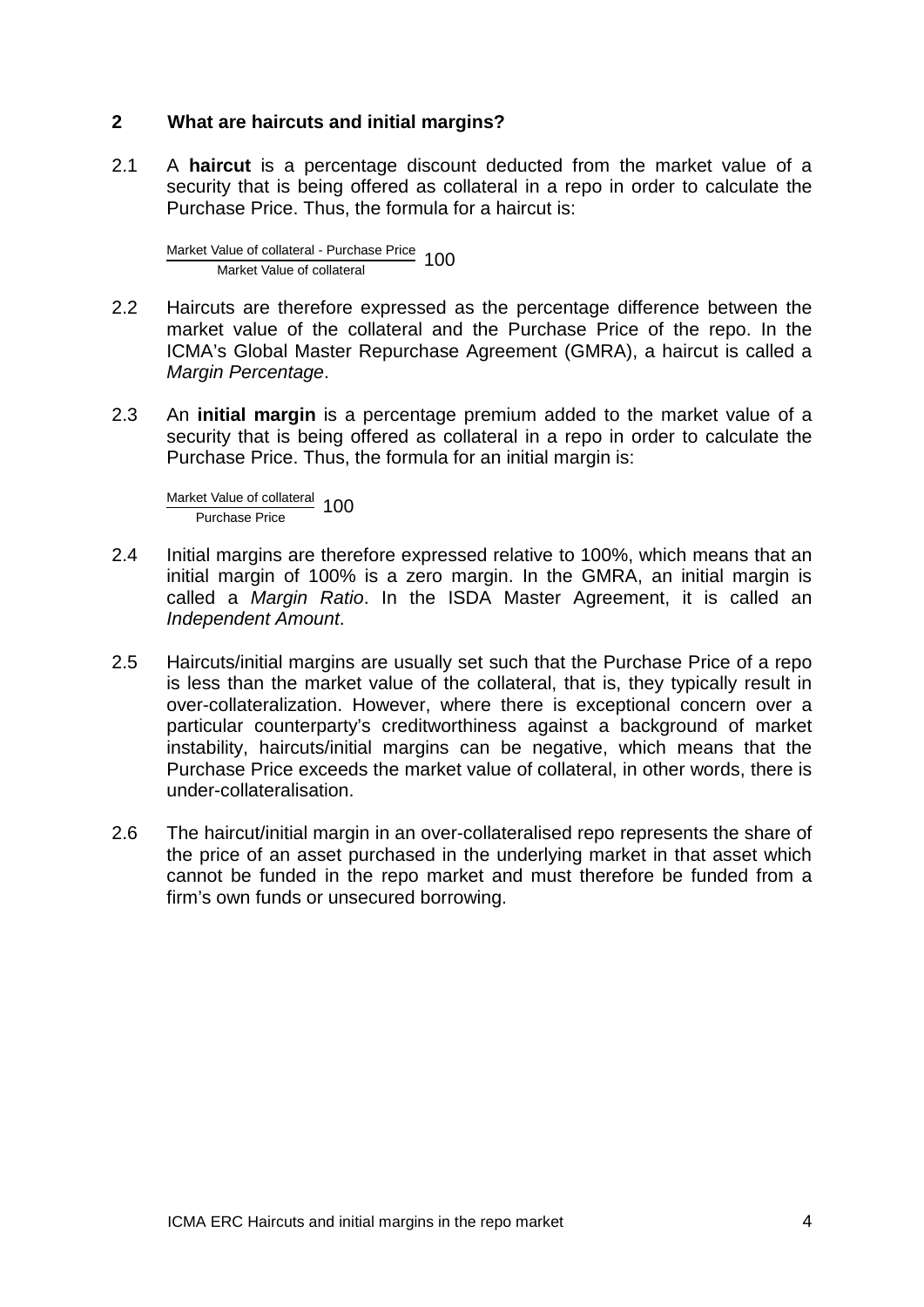#### **3 The purpose of haircuts and initial margins**

- 3.1 Collateral is intended to hedge default risk. Haircuts/initial margins are usually seen as hedging the risk on that collateral. From this point of view, haircuts/initial margins are an adjustment to the quoted market value of a collateral security to take account of the unexpected loss that the buyer (seller) in a repo may face due to the difficulty of selling (buying) that security in response to a default by the seller (buyer). [1](#page-4-0) By applying a haircut/initial margin, the quoted market value of a collateral security is translated into a probable future liquidation or restoration value.
- 3.2 In practice, a haircut/initial margin must also look backwards and compensate for lack of or inefficiencies in margin maintenance.<sup>[2](#page-4-1)</sup> Thus:
	- 3.2.1 Where there is no margin maintenance, haircuts/initial margins should be sufficient to cover the expected change in the market value of the collateral securities, net of the accrual of repo interest, plus related transactions costs, for the entire period between (1) the transaction date of repo and (2) the event of default, plus the expected and unexpected losses that the buyer (seller) in a repo may realise over the holding period (time to sale or purchase) due to the difficulty of selling (buying) that security in response to a default by the seller (buyer).
	- 3.2.2 Where there is margin maintenance, haircuts/initial margins should be sufficient to cover the expected change in the market value of the collateral securities, net of the accrual of repo interest, plus related transactions costs, between (1) the date of the last margin calculation that has been settled or paid and (2) the event of default, plus the expected and unexpected losses that the buyer (seller) in a repo may realise over the holding period due to the difficulty of selling (buying) that security in response to a default by the seller (buyer).
- 3.3 As a hedge for collateral risk, the size of haircuts/initial margins should be a function of:
	- 3.3.1 **market liquidity risk** in the underlying collateral securities, in other words, the difficulty of execution (finding buyers or sellers of sufficient quantity) and the price sensitivity of the market to selling or buying (market impact).
	- 3.3.2 **operational risk** at the non-defaulting party, in other words:
		- pre default, the efficiency of the non-defaulting party in margin maintenance settlement and custody;
		- post default, delays in identifying an event of default and responding to an event of default.

<span id="page-4-0"></span><sup>1</sup> Under the GMRA 2000 and 2011, the liquidation or restoration values of collateral securities for the purposes of calculating default losses actually depend on the prices used to determine the Default Market Value of the securities, subsequent to the service of a Default Notice or the occurrence of automatic early termination. These prices could be the actual sale or purchase prices, but could be quotes or a fair value estimate by the non-defaulting party. <sup>2</sup>

<span id="page-4-1"></span>Margin maintenance is a risk control procedure incorporated into repo contracts under which agreed periodic deliveries of securities or payments of cash are made by one party in response to calls by the other during the term of a repo in order to restore the original balance between the market value of the collateral held by the buyer and the cash owed to the buyer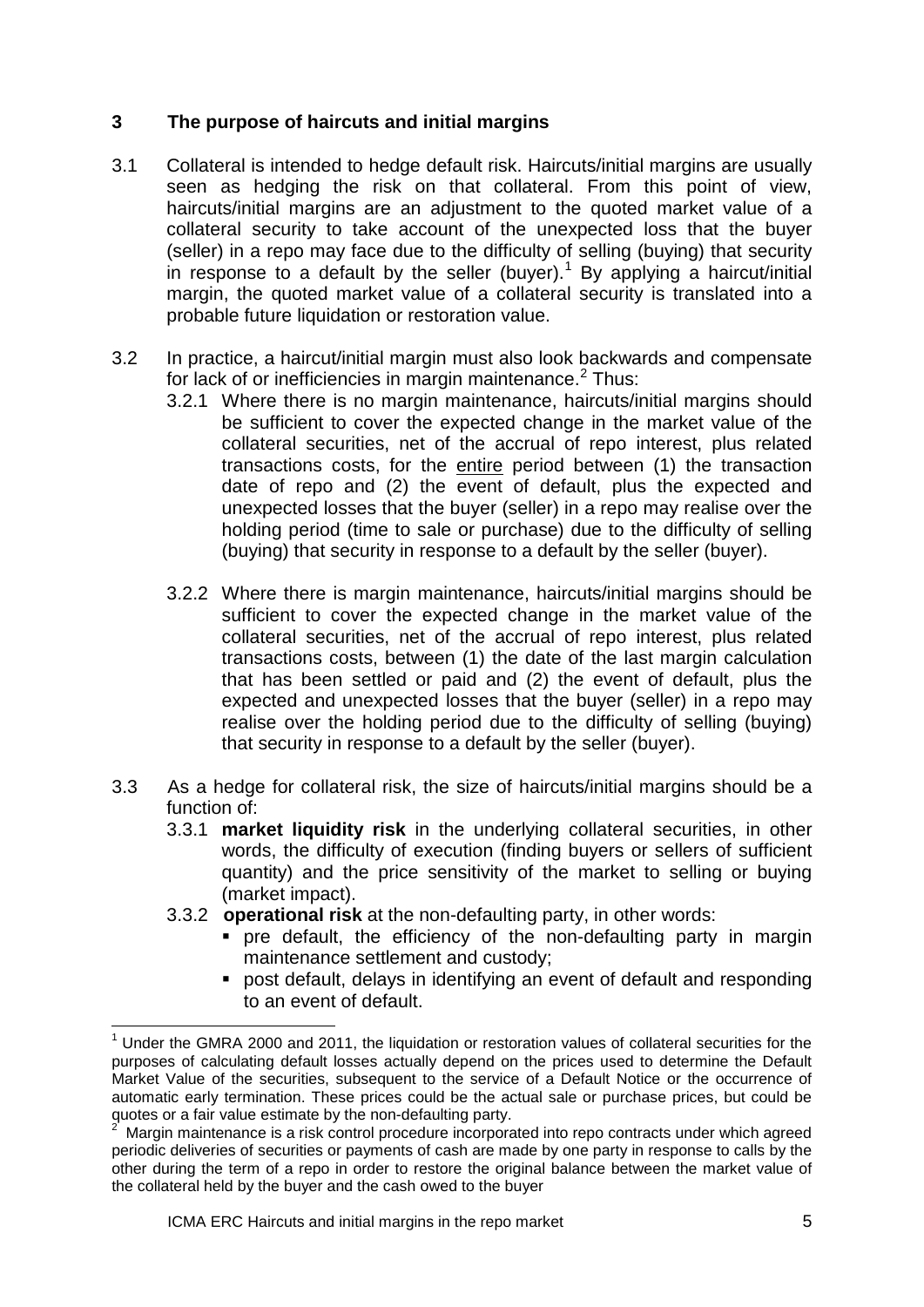- 3.3.3 **legal risk**, in other words:
	- pre default, the efficiency of the non-defaulting party in ensuring that it has in place a robust legal agreement underpinning its repo transactions with the defaulting party;
	- post default, delays in selling or purchasing collateral securities due to challenges in court to the right of the non-defaulter to sell collateral securities or use cash to buy collateral securities.
- 3.3.4 **default risk** on the collateral securities (in other words, on the collateral issuer).
- 3.4 The impact of delays caused by some types of operational risk (eg delays in identifying and responding to an event of default) and some types of legal risk (eg delays caused by legal action to claw back collateral) will be a function of the holding period and the normal volatility of the market price for the security is also relevant (that is, price movements not due to the specific market impact of selling or buying particular collateral securities). The normal volatility of the market price will also be a factor in market liquidity risk, at least, where the counterparty or amount of collateral are not exceptional and market conditions are normal.
- 3.5 In the case of buyers in repo transactions, at some point, depending on their risk tolerance, the appropriate haircut/initial margin for a collateral security may become so large that the margin of uncertainty about its liquidation value becomes comparable to or greater than the probable liquidation value itself, in which case, buyers will completely reject that security as collateral. This evolution might be envisaged as in the diagram below.

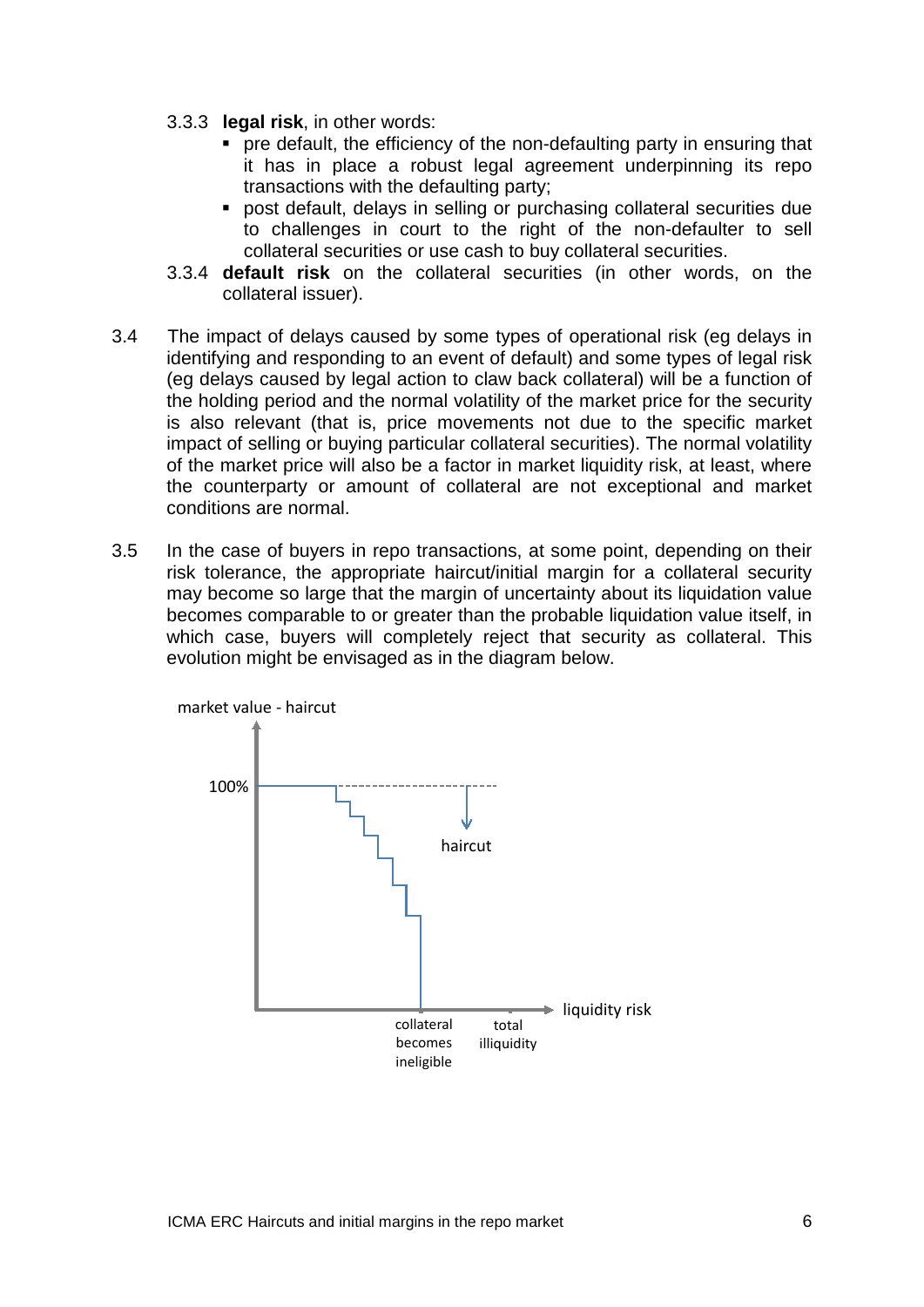- 3.6 What about the role of **counterparty credit risk** in determining the size of haircuts/initial margins? Although the cause of the default that will trigger the sale or purchase of collateral is most likely to be a counterparty credit event, it is not clear that the size of haircuts/initial margins should be a function of the probability of default of the counterparty.<sup>[3](#page-6-0)</sup> Any excess collateral/cash remaining after the sale or purchase of collateral securities has made whole the position of a non-defaulting party cannot be retained by that party and so does not represent contingent additional compensation for bearing default risk. This would argue that haircuts/initial margins should not vary with counterparty credit risk. Buyers should instead be compensated for counterparty credit risk by means of a credit premium in the repo rate.
- 3.7 A recent study of repo transactions by US money market mutual funds by Fitch Ratings concludes that "it does not appear that MMF haircuts are particularly sensitive to the identity of the repo counterparty", although they caution that "determining whether haircuts are sensitive to counterparty risk is difficult to examine statistically, since the most active repo market borrowers are highly rated financial institutions, and it would be difficult to control for the quality of collateral when comparing haircuts across different institutions. Nevertheless, Fitch's tentative research on this topic does not appear to indicate a link between haircuts and counterparties for MMF repo transactions. This finding is consistent with Fitch's understanding of the riskmanagement practices of several MMFs that participate as repo lenders in triparty markets. These funds make a binary "yes/no" decision about whether or not to transact with a particular financial institution… The funds thus calibrate haircuts based on the potential price volatility of the collateral, rather than on the financial strength of the repo counterparty".<sup>[4](#page-6-1)</sup>
- 3.8 It is easier to see how counterparty credit risk feeds into haircuts/initial margins in exceptional circumstances. Where the probability of default and the likelihood of having to liquidate collateral are remote, no haircut/initial margin is typically imposed. Similarly, where a counterparty is very highly rated, it may be able to repo out collateral that buyers would not accept from lesserrated counterparties, in other words, the (effective) haircut switches from 100% for lesser-rated counterparties to less than 100% or even zero for highly-rated counterparties. In the diagram above, this would be represented by a shift to the right.
- 3.9 At the other extreme, where there is an element of systemic risk --- either the counterparty is very large and/or market liquidity has already been critically impaired by a loss of confidence --- the selling or buying of collateral is likely to have a market impact far greater than that of normal cash market transactions, which would justify a special haircut/initial margin. In addition, negative haircuts/initial margins (ie under-collateralisation) have been observed for poorly rated buyers in the context of systemic instability.

<span id="page-6-1"></span><span id="page-6-0"></span> $3$  There are other types of event of default but non-credit events are unlikely to be used to trigger a default and lead to the sale or purchase of collateral.<br><sup>4</sup> Eitch Betings, Bang Emerges from the "Shadow"

Fitch Ratings, *Repo Emerges from the "Shadow",* 3 February 2012, p3.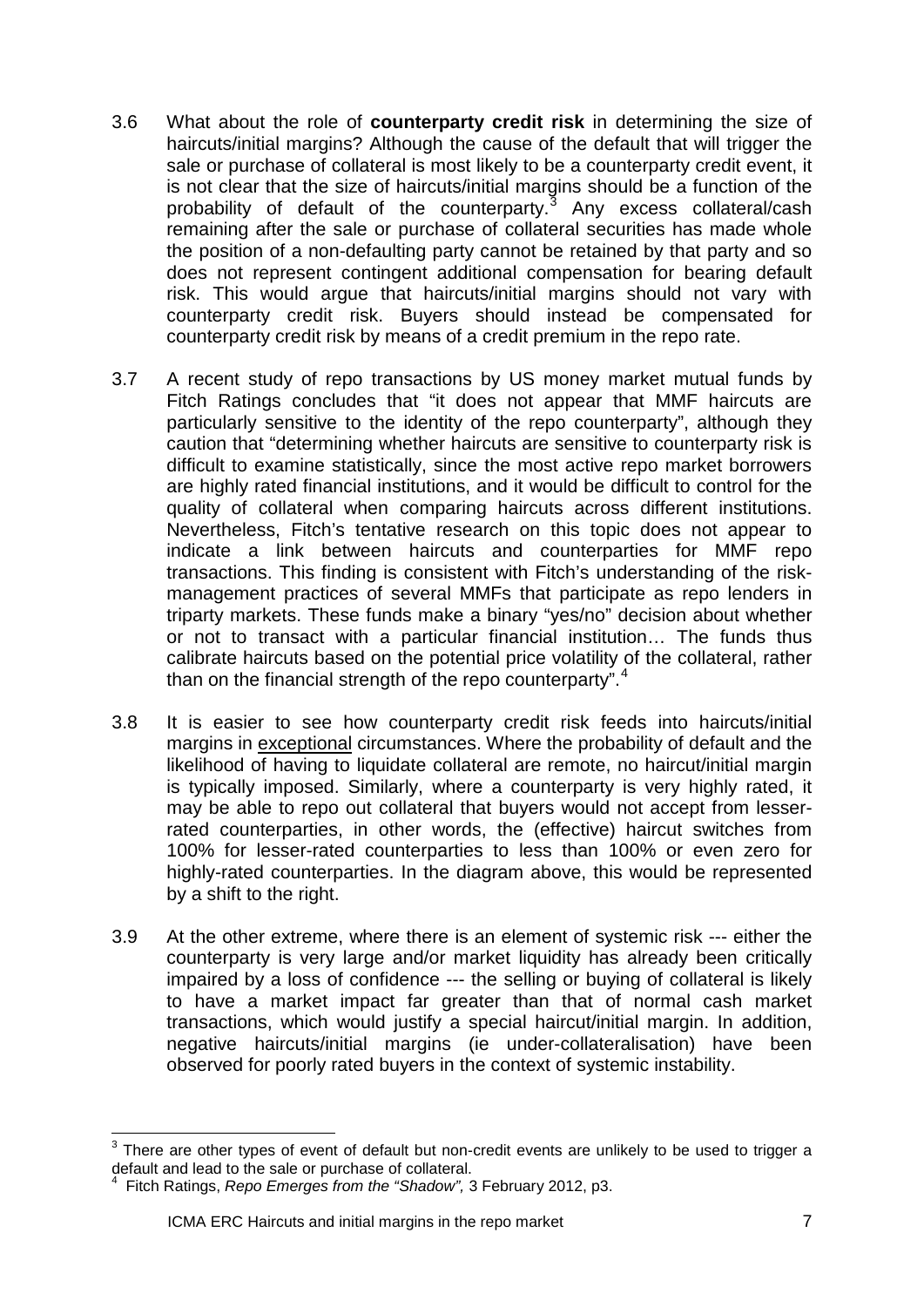- 3.10 However, there is empirical evidence to suggest that the size of haircuts/initial margins do vary with counterparty credit risk in normal market conditions. A Study Group of the BIS Committee on the Global Financial System (CGFS) reported, on the basis of bilateral interviews in various financial centres with market users (including banks, prime brokers, custodians, asset managers, pension funds and hedge funds) that, "To control for counterparty risk in secured lending business, repo dealers and prime brokers either increase haircuts or lower available credit risk limits…"[5](#page-7-0)
- 3.11 Dang, Gorton and Holmström (2011) note that haircuts for the same type of (structured security) collateral of the same rating differ between types of repo counterparty.[6](#page-7-1)
- 3.12 Dang, Gorton and Holmström (2009) appear to dismiss counterparty credit risk as an explanation for haircuts/initial margins in favour of collateral risk.<sup>[7](#page-7-2)</sup> They argue that a repo haircut amounts to a tranching of the collateral security which is done in order to restore its "information-insensitivity" and thereby its liquidity. Information-insensitivity means that there are no "informed traders" in a market, in other words, parties with better information about the expected value of the asset being traded. Where traders have the same information, or degree of ignorance, they can trade without extensive due diligence, but without fear of finding themselves up against a better informed trader (the problem of "adverse selection"). They are therefore more willing to trade. Symmetric information or ignorance therefore promotes liquidity. But even with adverse selection, the preferential ranking of senior debt securities minimises the loss to the buyer in the event of bad news and the fixed maximum pay-off limits the claim on the seller in the event of good news. These constraints minimise the incentive to acquire private information (that is, perform due diligence). Normally, that incentive is less than the cost of acquiring private information, which makes debt securities the type of instrument which is the least sensitive to public information. But debt is not riskless and a systemic shock can raise levels of risk enough to make debt securities information-sensitive (it becomes worthwhile to acquire private information by performing due diligence), which causes illiquidity. Informationinsensitivity might be restored by taking a haircut. It is argued that a haircut corresponds to the junior tranche or equity residual of a debt security, the existence of which means that the repo seller (just like a security issuer) is being forced to hold more equity in the collateral, thereby reducing the risk for the repo buyer (security investor).
- 3.13 Dang et al (2009) regard the impact of counterparty credit risk on haircuts/initial margins as a puzzle, on the grounds that standard finance theory would suggest that, if repo buyers were concerned that the seller might

<span id="page-7-0"></span><sup>5</sup> BIS Committee on the Global Financial System (CGFS) Paper No.36 on *The role of margin requirements and haircuts in procyclicality* (March 2010).

<span id="page-7-1"></span>Dang, Tri Vi, Gary Gorton, and Bengt Holmström, *Repo, Haircuts and Liquidity*, working paper (July 2011).

<span id="page-7-2"></span><sup>7</sup> Dang, Tri Vi, Gary Gorton, and Bengt Holmström, *Financial Crises and the Optimality of Debt for Liquidity Provision*, working paper (November 2009).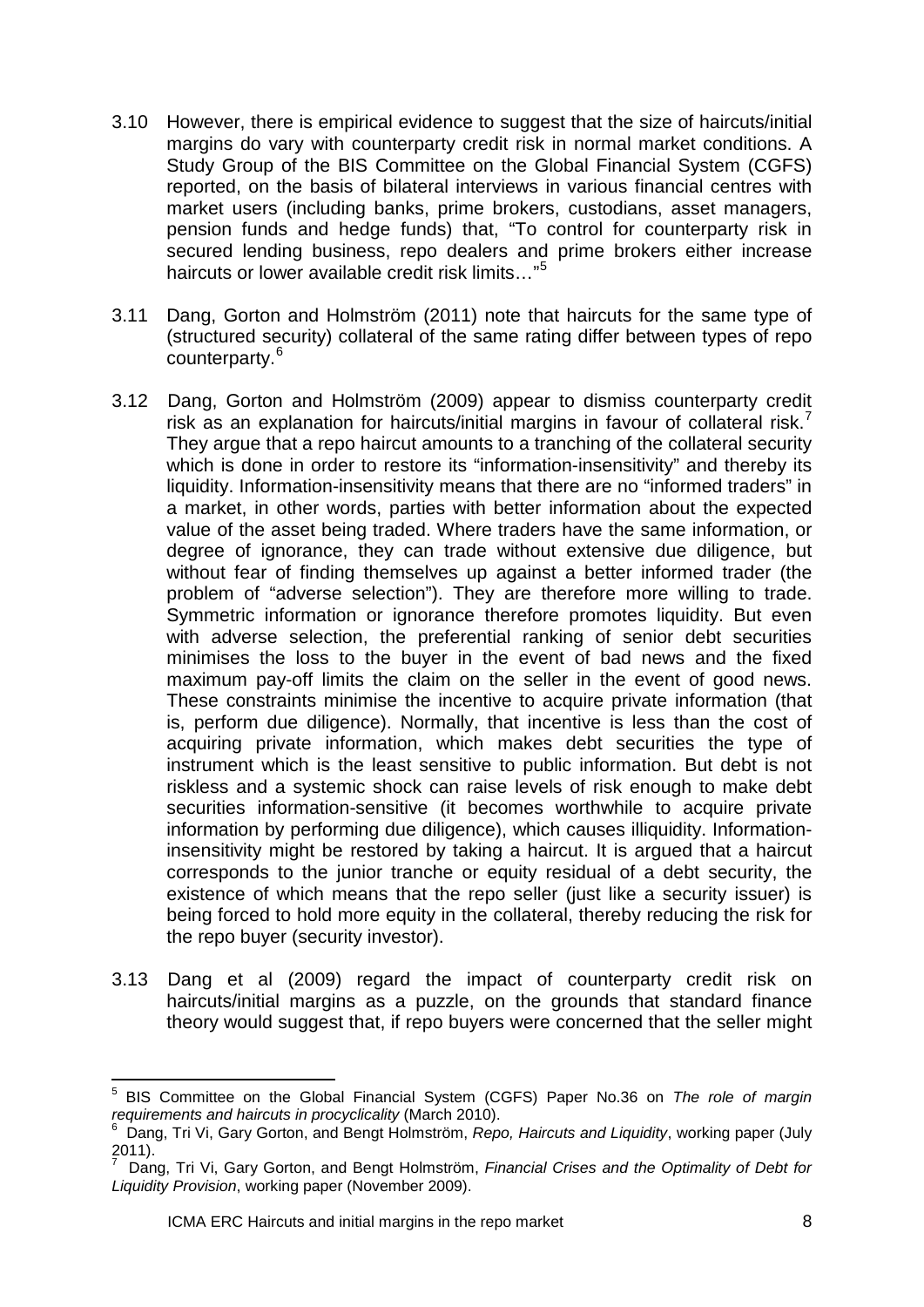fail, causing them to have to sell the collateral, their risk aversion and the price risk would simply be factored into the repo rate.

- 3.14 Dang et al (2011) develop a model in which the haircuts/initial margins on (structured) securities offered as collateral are a function of the "information acquisition sensitivity" (IAS) of a security and the probabilities of default of both parties to a repo. IAS measures the "tail risk" of a security, that is, the expected losses on a collateral security when its liquidation (restoration) value has fallen below (or risen above) the outstanding repurchase price. This is equivalent to the incentive of potential buyers to acquire private information about the likely value of the security. The intuition is that higher haircuts/initial margins reduce the amount that a repo seller can borrow, which increases its probability of default, which causes buyers to increase the haircuts imposed on the seller, which reduces the amount it can borrow, and so on, in a negative feedback loop. Increases in the probability of default of the seller increase the risk to the buyer and therefore its probability of default (when it needs to borrow subsequently). The negative feedback loop is triggered by an increase in the IAS of the collateral security due to the arrival of news about the probable value of that security. Dang et al demonstrate (at least for their data sample) that their model explains the weak correlation between haircuts/initial margins on the one hand and default probabilities of the parties and the rating of the collateral on the other hand.
- 3.15 Dang et al (2011) go on to develop a fundamental hypothesis about the nature of repo and role of haircuts/initial margins. First, they argue that the right to repurchase collateral makes repo an inherently attractive way of raising cash compared to temporary asset sales (that is, a cash or outright sale of securities). In an asset sale --- where there is no obligation for the buyer to sell the security back to the seller at the same price at which he initially bought it --- there is a chance that the buyer will have bargaining power and demand a higher price. Borrowers therefore have an incentive to borrow through repo, where the repurchase price is fixed. In this sense, Dang et al see haircuts/initial margins on repo as protecting the borrower. Second, they argue that a haircut/initial margin provides an incentive to lenders to lend through repo rather than through temporary asset purchases, by incentivising borrowers to repurchase collateral and repay lenders (where they are able) because it is in his best interest to repurchase the collateral having sold it at below its market value. Dang et al suggest that the seller's incentive to repurchase can eliminate the buyer's incentive to acquire information, which would create adverse selection in subsequent trading, and therefore makes repo inherently more liquid.
- 3.16 A number of other suggestions have been made as to how haircuts/initial margins could take account of counterparty credit risk:
	- Haircuts/initial margins could incorporate a special risk premium to offset the uncertainty about the probable liquidation or restoration value of the collateral securities, that is, whether the haircut/initial margin is adequate. The need for such a premium may become more acute as the probability of default by the counterparty and therefore the likelihood of having to resort to the collateral increases.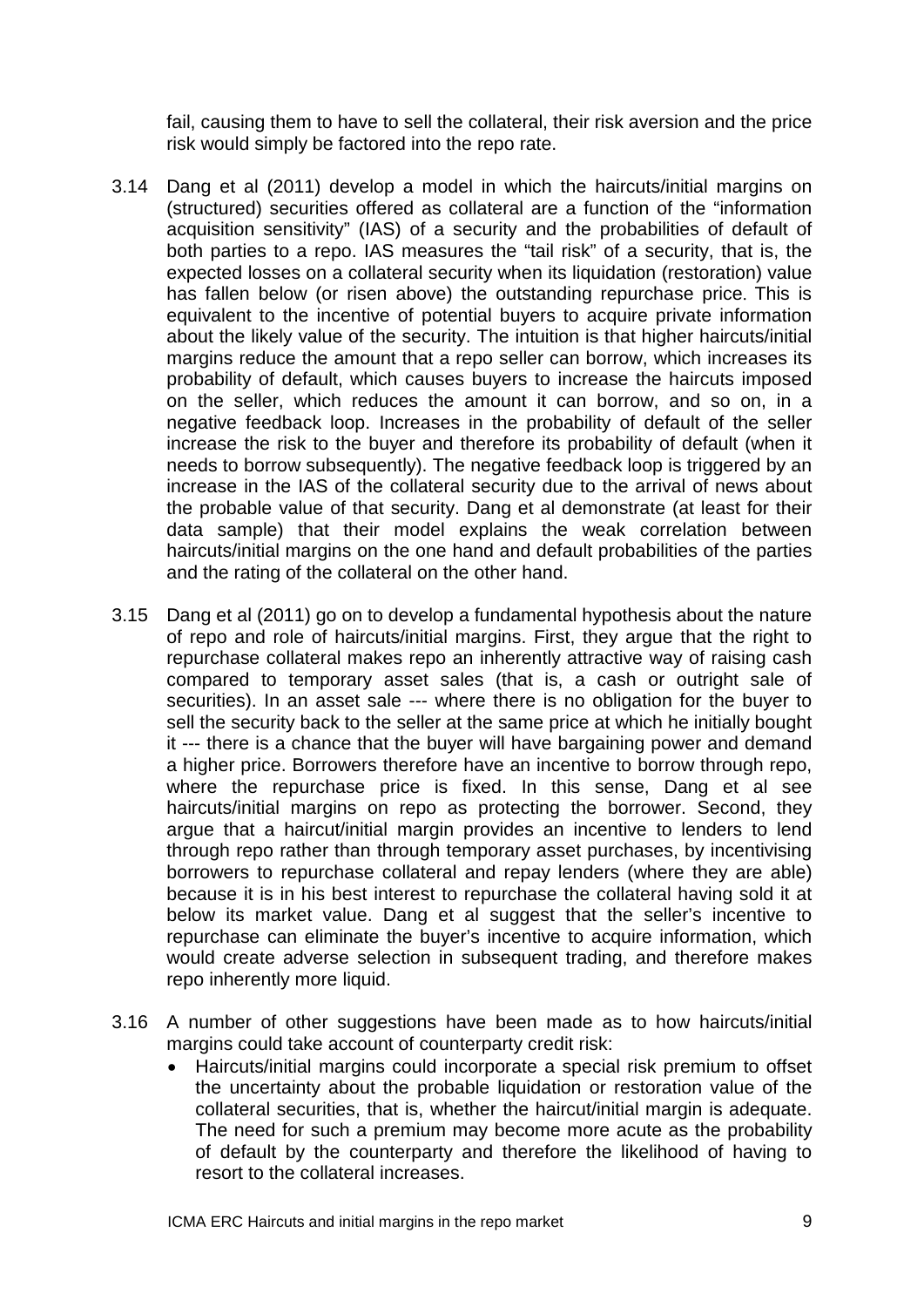- Haircuts/initial margins could generate a return (separate from the credit premium in the repo rate) to the party taking the haircut/initial margin that compensates for the default risk. It could be that, during the life of a repo (while there is no default), a haircut/initial margin generates such a return by allowing the profitable re-use of collateral. This might mean that either:
	- o Haircuts/initial margins are larger than the amounts required to compensate for collateral risk. It is difficult to determine whether or not, in practice, parties taking haircuts/initial margins do profit from such 'excess' haircuts/initial margins. At first glance, this would appear to happen in securities lending (which is analogous to repo), in that initial margin paid (which is often in cash) is reinvested by the party taking it. However, most of the reinvestment return is rebated to the party giving the initial margin and the spread retained by the first party can be seen as a service fee or compensation for proprietary reinvestment risk.
	- o Haircuts/initial margins are no larger than amounts required to compensate for collateral risk, but market users are able to arbitrage their right to re-use collateral by selling collateral securities short into the cash market at the full market quote, thereby monetising the value of haircuts/initial margins, or even repoing on collateral securities to sellers who do not require haircuts/initial margins.
- Haircuts/initial margins could take account of the market impact of the sale or purchase of collateral securities following a default, in other words, counterparty credit risk feeds into market liquidity risk. However, haircuts/initial margins should only vary with counterparty credit risk where the market impact is greater than for normal cash market transactions, in other words, where the counterparty and its holding of collateral securities are atypically large and/or market liquidity has been sufficiently drained by a critical loss of confidence to make the market unusually sensitive to the impact of the sale or purchase of collateral securities. In this case, haircuts/initial margins would be reflecting systemic risk rather than individual counterparty credit risk.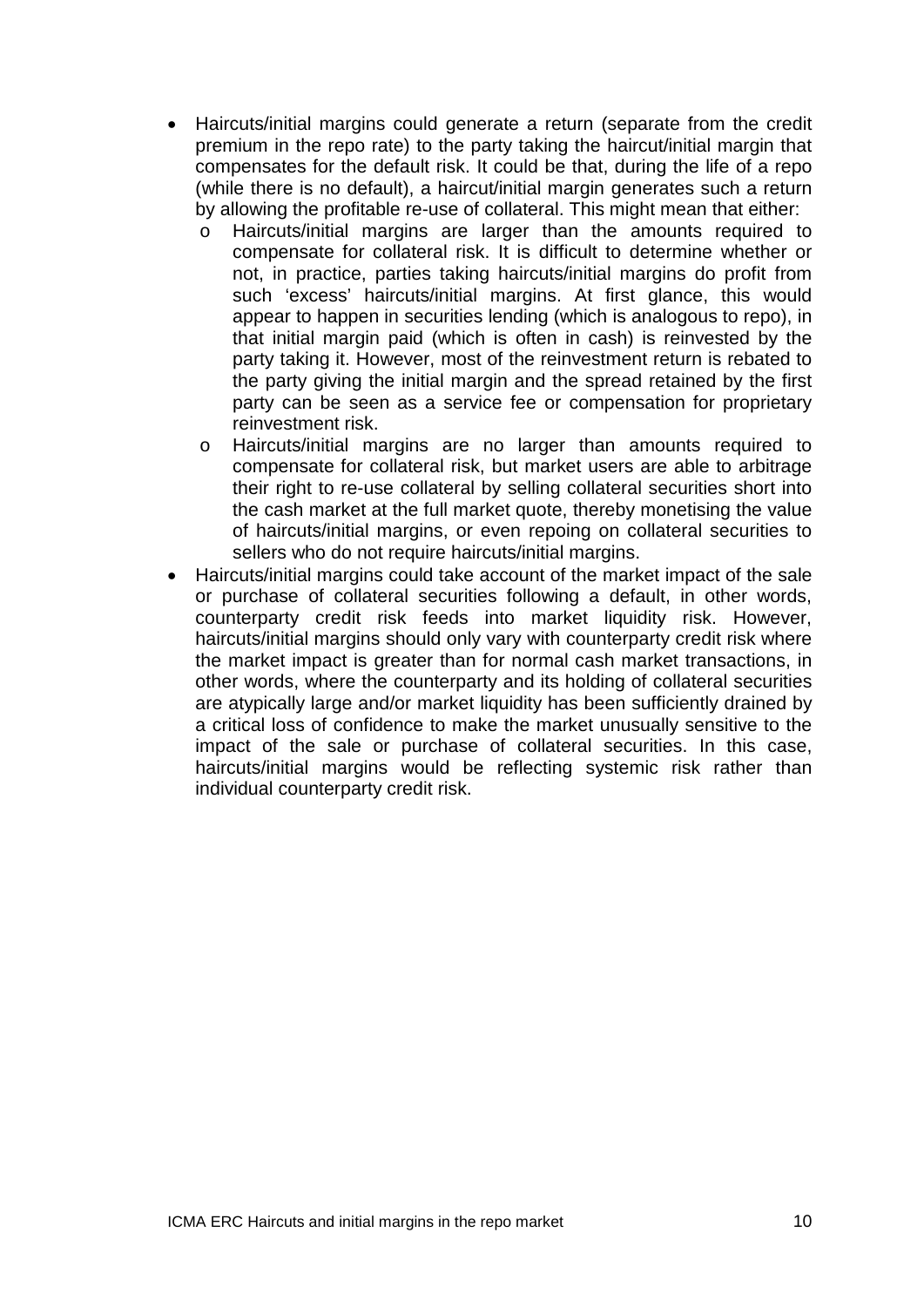#### **4 The setting of haircuts and initial margins in practice**

- 4.1 The key problem with haircuts/initial margins is the difficulty of calculating them, even if they are seen purely as hedges for collateral risk. Market liquidity, operational and legal risks cannot be easily quantified. It is unsurprising therefore that there is no generally-accepted methodology for calculating haircuts/initial margins. They often appear to be calculated using rules of thumb based on intuitive market experience or simple historic measures of price volatility, such as standard deviation. At the other end of the spectrum, haircuts/initial margins are derived from value-at-risk (VaR) models or stress tests. But neither the empirical nor the model-based methodologies incorporate operational, legal and collateral default risks. Nor are they robust in accounting for market liquidity risk, often relying on add-ons, for which the methodology can be unclear.
- 4.2 The study by Fitch Ratings shows that haircuts taken by US money market mutual funds on equity collateral lag market volatility. These data may also be taken to suggest that haircuts change only when relevant conditions breach a certain threshold.
- 4.3 Since the crisis, many market users are reported to have adopted the haircuts/initial margins set by Basel II (standard supervisory haircuts), central banks or central counterparties (CCPs) as benchmarks.
- 4.4 Whichever way market users arrive at estimates for the appropriate size of haircuts/initial margins, these numbers will then be subject to erosion by considerations of market competition and counterparty/customer relationship. On the other hand, haircuts/initial margins may be forced up by market power. In other words, the buyer may be able to exploit its lending capacity to impose a haircut/initial margin that is higher than it might be for reasons solely of risk mitigation, thereby providing the buyer with an indirect return in the form of additional re-usable collateral.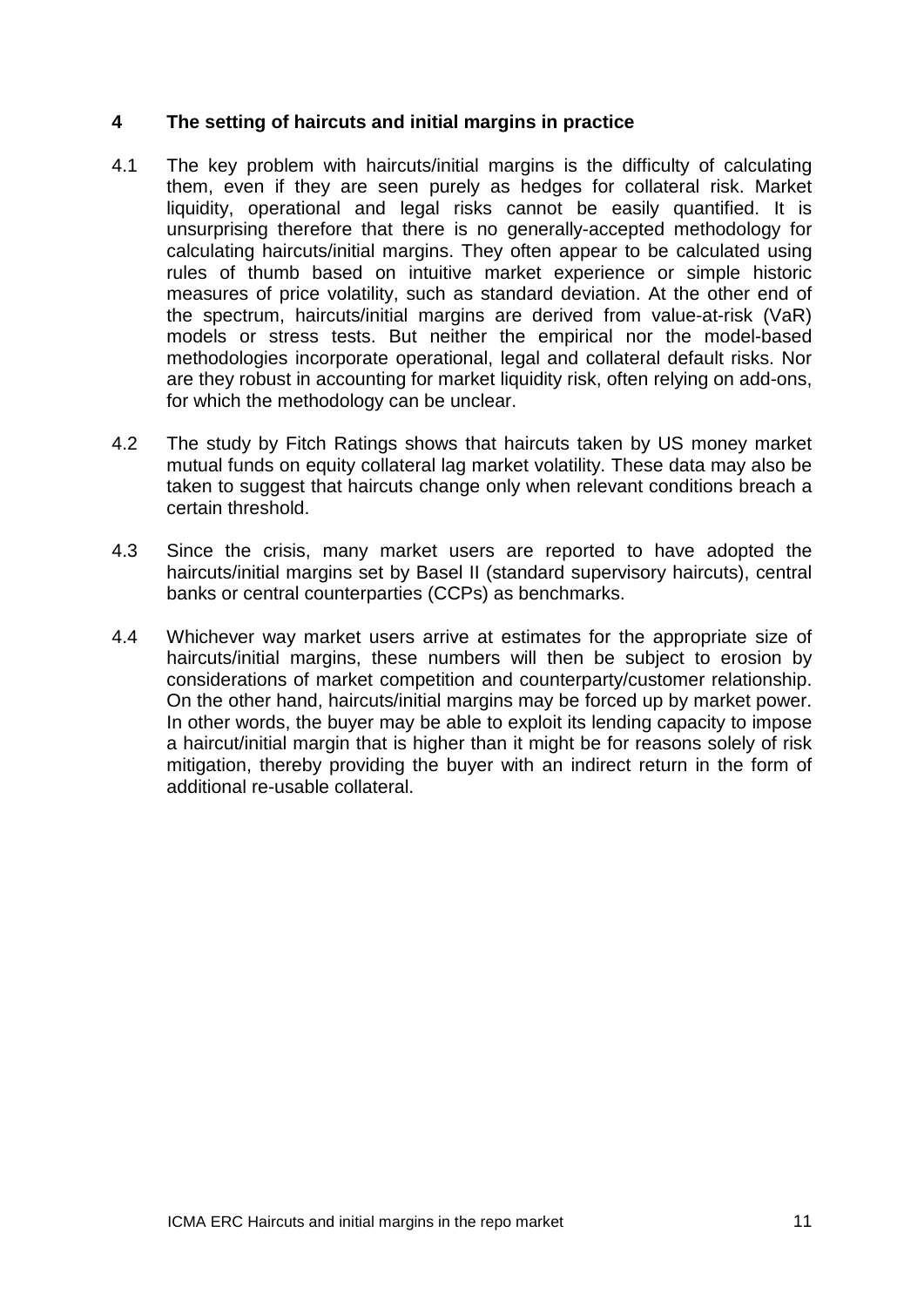#### **5 Drawbacks to the use of haircuts and initial margins**

5.1 A fundamental drawback of haircuts/initial margins is that, while protecting one party, typically the buyer, they expose the other party to an unsecured credit risk. This is inherently undesirable in a collateralised transaction. In long-term repo (terms of one year or more), however, where haircuts/initial margins can be very substantial, it is usual to try to mitigate this asymmetrical credit exposure by pledging rather than transferring title to haircuts/initial margins or by pledging-back the haircuts/initial margins.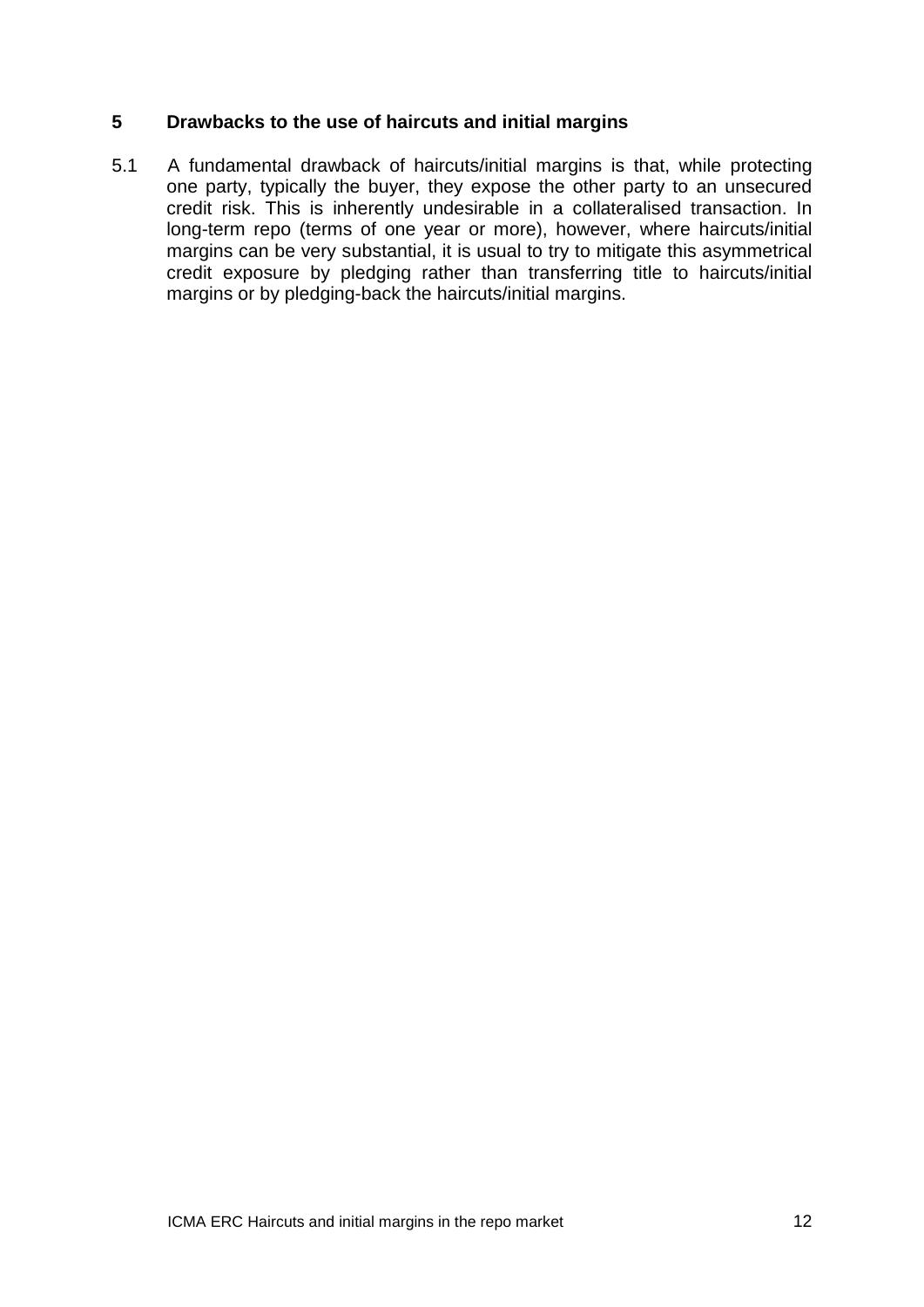#### **6 The scope of usage of haircuts/initial margins in the repo market**

6.1 There is no authoritative data on the use of haircuts/initial margins in the repo market in either Europe or the US. The data in the table below was gathered by a CGFS Study Group in bilateral interviews in various financial centres with various market users, including banks, prime brokers, custodians, asset managers, pension funds and hedge funds.

|                           | <b>June 2007</b> |                |                | <b>June 2009</b> |                |                |  |  |  |  |
|---------------------------|------------------|----------------|----------------|------------------|----------------|----------------|--|--|--|--|
|                           | prime            | non-prime      | <b>Unrated</b> | prime            | non-prime      | <b>Unrated</b> |  |  |  |  |
| G7 government bonds       |                  |                |                |                  |                |                |  |  |  |  |
| short-term                | $\overline{0}$   | 0              | 0.5            | 0.5              | 1              | $\overline{2}$ |  |  |  |  |
| medium-term               | $\overline{0}$   | $\mathbf 0$    | 0.5            |                  | $\overline{2}$ | 3              |  |  |  |  |
| <b>US agencies</b>        |                  |                |                |                  |                |                |  |  |  |  |
| short-term                | 1                | $\overline{2}$ | 3              | 1                | $\overline{2}$ | 3              |  |  |  |  |
| medium-term               | 1                | $\overline{2}$ | 3              | $\overline{2}$   | 5              | $\overline{7}$ |  |  |  |  |
| <b>Pfandbrief</b>         | $\overline{0}$   | $\overline{0}$ | 1              | 1                | $\overline{2}$ | 8              |  |  |  |  |
| prime MBS                 |                  |                |                |                  |                |                |  |  |  |  |
| <b>AAA-rated</b>          | 4                | 6              | 10             | 10               | 20             | 30-100         |  |  |  |  |
| <b>AA and A-rated</b>     | 8                | 12             | 25             | 100              | 100            | 100            |  |  |  |  |
| <b>ABS</b>                | 10               | 20             | 20             | 25               | 50             | 100            |  |  |  |  |
| <b>structured (AAA)</b>   | 10               | 15             | 20             | 100              | 100            | 100            |  |  |  |  |
| investment grade bonds    |                  |                |                |                  |                |                |  |  |  |  |
| <b>AAA &amp; AA-rated</b> | 1                | $\overline{2}$ | 5              | 8                | 12             | 15             |  |  |  |  |
| A & BBB-rated             | 4                | $\overline{7}$ | 10             | 10               | 15             | 20             |  |  |  |  |
| high-yield bonds          | 8                | 12             | 20             | 15               | 20             | 40             |  |  |  |  |
| <b>Equity</b>             |                  |                |                |                  |                |                |  |  |  |  |
| G7                        | 10               | 12             | 20             | 15               | 20             | 25             |  |  |  |  |
| <b>Emerging</b>           | 15               | 20             | 35             | 20               | 25             | 40             |  |  |  |  |

*Typical haircut on term securities financing transactions (per cent)*

*Source: CFGS Study Group (March 2010)*

6.2 Fitch Ratings offer a survey of haircuts imposed by US money market mutual funds. The gap in the series for structured finance in H1 2009 reflects the (temporary) refusal of their sample of money market mutual funds to accept structured securities as repo collateral.

|                      | H1 2007 | H1 2009 |
|----------------------|---------|---------|
| <b>US Treasuries</b> | 2.0     | 3.0     |
| <b>US Agencies</b>   | 3.0     | 2.0     |
| corporate            | 3.2     | 5.0     |
| structured finance   | 4.2     | n/a     |
| equity               | 5.0     | 1ሰ በ    |

*Source: Fitch Ratings (February 2012)*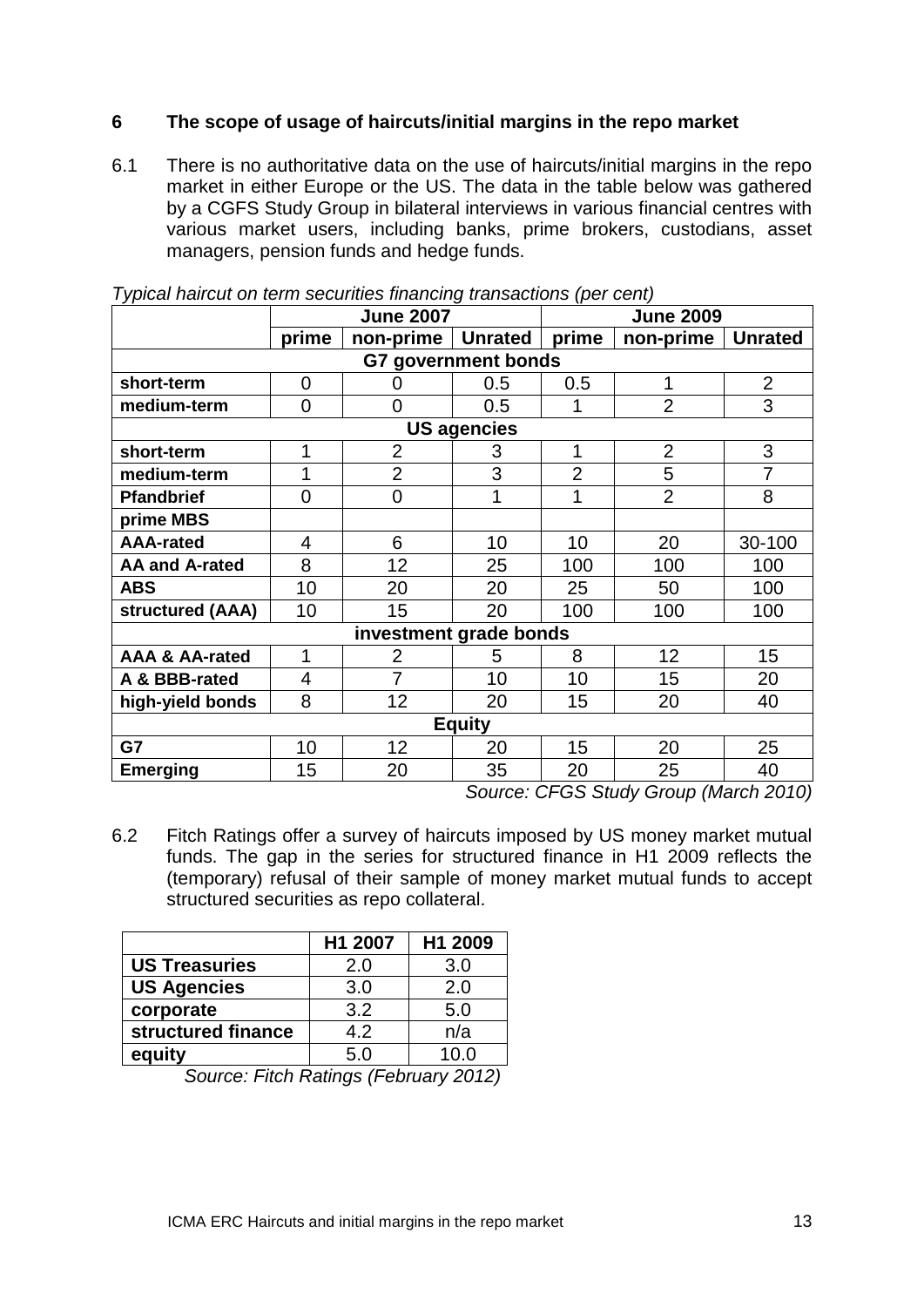- 6.3 In addition, anecdotal evidence suggests:
	- 6.3.1 Pre crisis, the use of haircuts/initial margins in the interdealer market was more common in the US than Europe, in part, because of the larger size of the credit repo market in the US, not least MBS.
	- 6.3.2 In pre-crisis Europe, the use of haircuts/initial margins was largely limited to:
		- o CCP-cleared repo, which also tended to be electronically-traded, but here, the haircut/initial margin is imposed by the CCP, not the repo counterparty.
		- o tri-party repo (initial margin is a standard tri-party business term)
		- o term repo
		- o customer business (including smaller banks)
		- o credit repo
	- 6.3.3 In pre-crisis Europe, haircuts/initial margins were not usual in:
		- o interdealer repo
		- o government bond repo
		- o short-term repo
		- o voice-brokered repo
	- 6.3.4 During the first phase of the crisis in Europe (pre-Lehman), the use of haircuts/initial margins did not become significantly more widespread. The first line of defence was actually the reduction of credit lines, the shortening of terms and the removal of certain types of collateral (particularly ABS, MBS and other structured products) from lists of eligible collateral. But where haircuts/initial margins were already in place, they may on average have tripled. Increases were applied either ad hoc on a transaction-by-transaction basis or across the board by the blanket application of multipliers.
	- 6.3.5 In the tri-party repo market in Europe, activity almost came to a standstill in August 2007 as many buyers temporarily, albeit briefly, withdrew in order to reassess and revise their schedules of collateral eligibility, limits and initial margins. However, tri-party initial margins have been more stable subsequently.
	- 6.3.6 During the second phase of the crisis in Europe (post-Lehman), the use of haircuts/initial margins became more widespread and was successively extended to wider ranges of collateral and counterparty as collateral market liquidity dried up, asset values dropped, prices became more volatile and counterparty credit risk deteriorated. The European sovereign debt crisis further narrowed the pool of eligible collateral.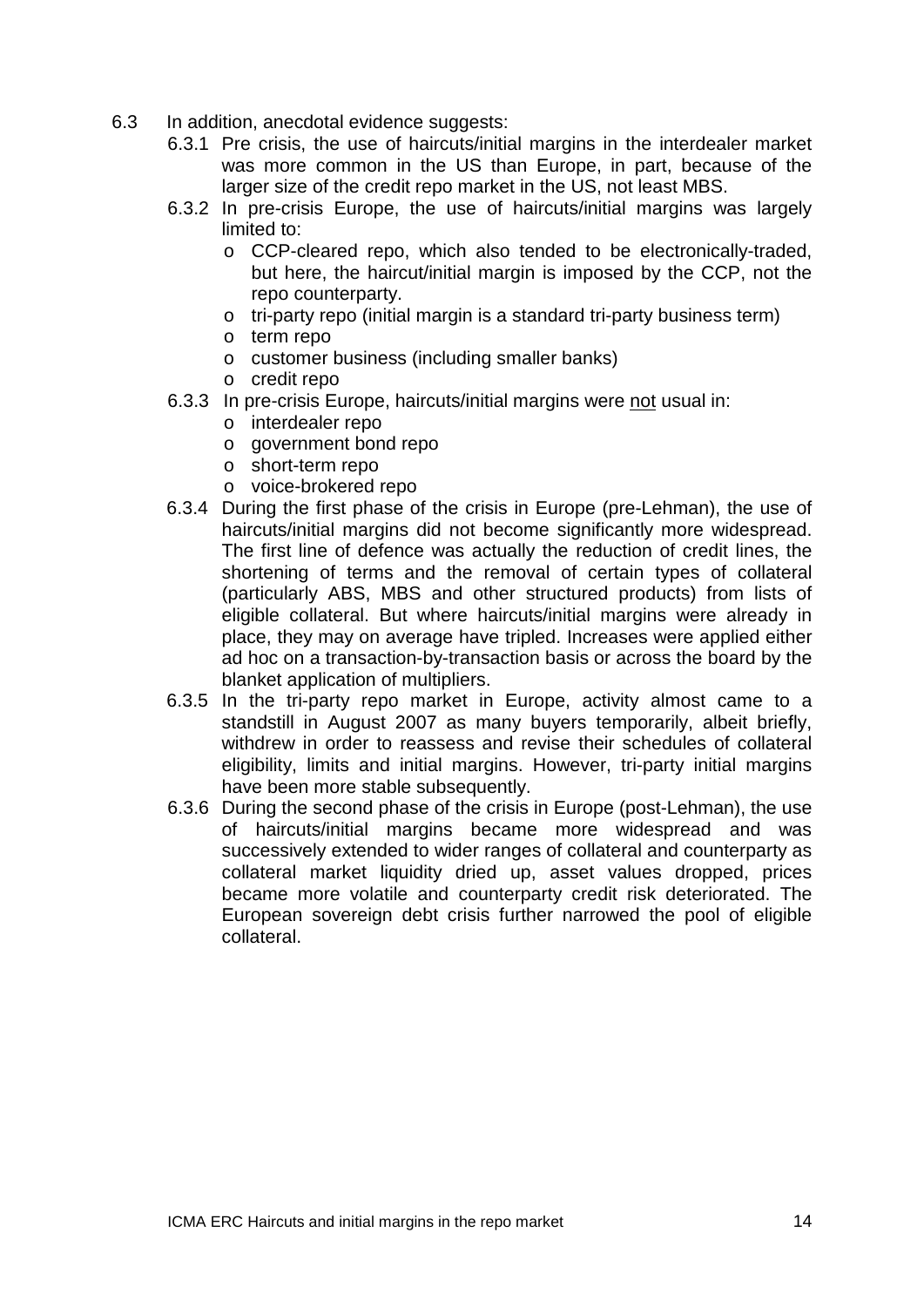### **7 Regulatory proposals on haircuts and initial margins**

- 7.1 Regulators are concerned that current market practices in setting haircuts/initial margins have helped to amplify financial market pro-cyclicality. They argue that the erosion of haircuts/initial margins (and other credit terms) in times of ample liquidity, low volatility, rising asset values, high credit ratings and strong competition for business contributed to the growth in leverage (from 2002) but also to its abrupt and disruptive reversal (in 2007). Regulatory concern is focussed on structured products, whose mark-to-market values are dependent on the modelling of complex contingent cash flows. Regulators contend that, as asset values fell, valuation uncertainties increased. In response, credit terms were tightened, including the haircuts/initial margins on these assets. And when valuation uncertainties exceeded the overcollateralisation secured through haircuts/initial margins, such assets became ineligible as collateral. Both effects led to a contraction of the supply of secured financing, particularly to highly-leveraged market users, and exacerbated deleveraging pressures.
- 7.2 The CGFS Study Group has made the following recommendations to policymakers:
	- 7.2.1 To encourage the adoption of policies by dealers to relate credit terms, including haircuts/initial margins for secured financing such as repo, to the strength of the valuation process for a particular type of collateral, counterparty or contract, and the frequency with which key components of the valuation process occur. Where valuation and related governance practices are weaker, less frequent or less developed, additional buffers would be required. It is suggested that the implementation of adequate valuation practices should be a condition for the credit risk mitigation benefits of collateral to be recognised in capital requirements. However, it is recognised that supervisory assessment of internal capabilities will be difficult.
	- 7.2.2 To consider giving macroprudential authorities the discretion to impose a countercyclical add-on to capital charges on secured lending to boost haircuts/initial margins during up-cycles, in order to dampen procyclicality.
	- 7.2.3 The add-on could be imposed across the board or selectively against specific asset classes. At the moment, if market users set haircuts/initial margins below supervisory haircuts, the differences are treated as unsecured credit and attract capital charges. An add-on would increase these charges. The imposition of an add-on would also signal supervisory concern to the market about the valuation of particular asset classes.
	- 7.2.4 The CGFS Study Group see their proposals as complementary to the revisions proposed in 2009 by the Basel Committee on Banking Supervision to the methods of calculating existing supervisory haircuts, also with the objective of reducing pro-cyclicality by ensuring that secular (that is, through-the-cycle) haircuts/initial margins under the Basel regime are conservative and calibrated to include periods of market stress, that is based on measurements of market volatility measured in terms of the long-term average volatility of the mid-market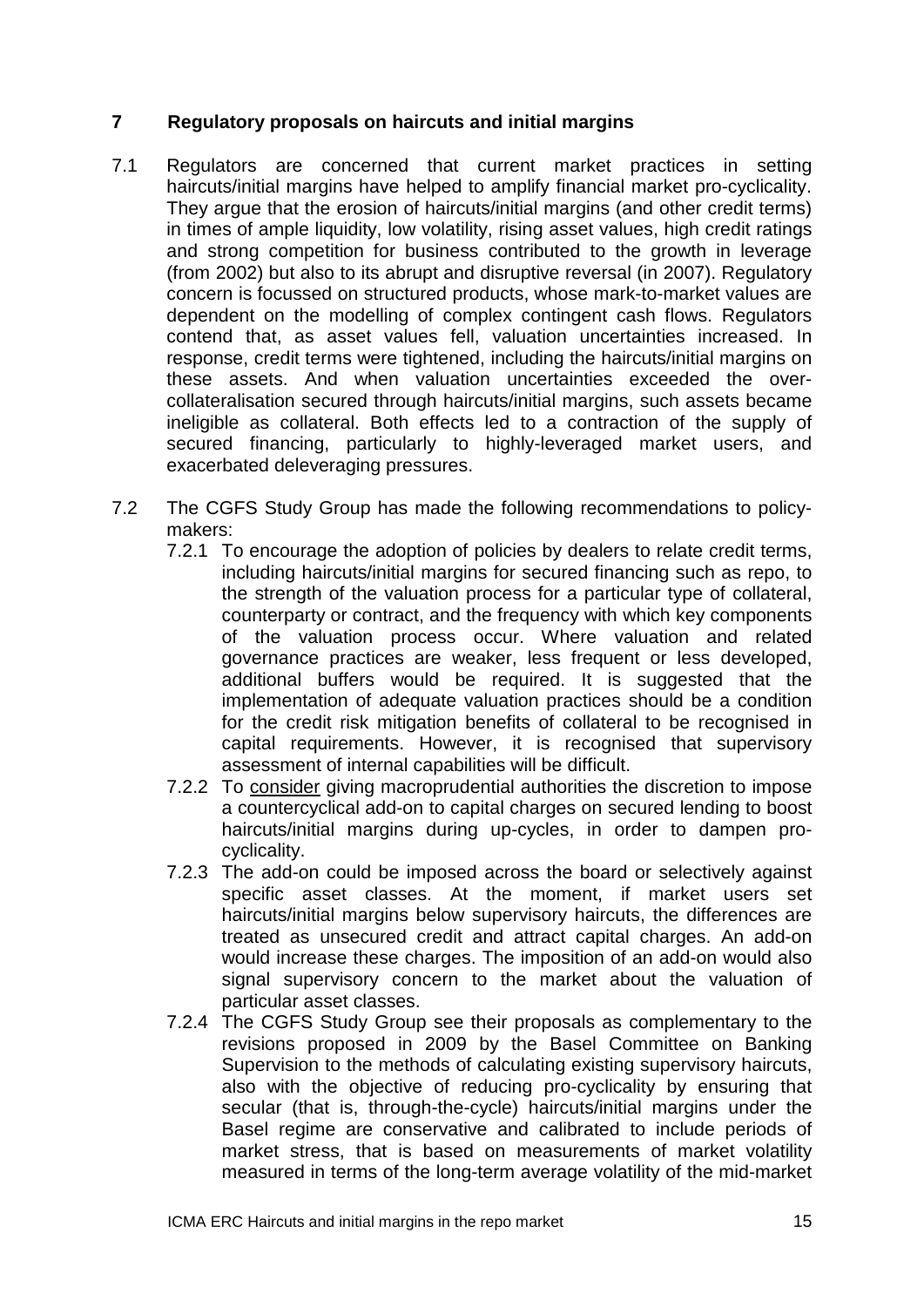price of assets and liquidity measured in terms of the volatility of bid/offer spreads. The CGFS add-on differs from the Basel haircut in that it is aimed at taking into account negative externalities, that is, systemic risks.

- 7.2.5 It is also hoped that more conservative and stable haircuts/initial margins would make it unnecessary for market users to cut credit lines so rapidly in a downturn and indirectly constrain leverage in an upturn by increasing the cost of capital employed by banks and other financial institutions.
- 7.2.6 It is proposed to exempt interbank repo which "contribute positively to market efficiency and where the financing of the collateral is *not* the motivation for the transaction". This would include overnight interbank lending collateralised by very high-quality liquid assets (typically those recognised as core liquidity in microprudential liquidity standards), as the purpose of the transaction is the rebalancing of short-term payment flows, and the collateral is *solely* serving the purpose of supporting the creditworthiness of the borrower. Moreover, to avoid discouraging the use of collateral solely to support creditworthiness, or impairment of payment systems, national authorities would have discretion to exempt such transactions, which would typically be secured against the highest-quality collateral.
- 7.2.7 To commission macroprudential authorities to regularly conduct and publish a predominantly qualitative survey of credit terms used in secured lending and OTC derivatives markets, to provide policymakers and others with a useful indication of broad trends in aggregate leverage, competitive pressures and risk appetite in the financial system, as well as some insight into the drivers of such changes. The survey would solicit qualitative assessments from senior credit officers. Data gathered would include haircuts/initial margins, eligible pools of collateral assets, maturities and other financing terms. At its January 2010 meeting, the CGFS requested a small group of central banks to develop a set of core questions to assess financing conditions in secured financing and OTC derivatives markets, which central banks could choose to administer in their own jurisdictions if they so desired.
- 7.3 A minimum mandatory haircut for collateral was recommended in the FSA review of March 2009 (the Turner Review). It has more recently been promoted by Andrew Haldane, Executive Director, Financial Stability, at the Bank of England. And minimum standards for margins on derivatives (which many regulator see, along with repo, as a problematic source of leverage) have been proposed by US Secretary of the Treasury Geithner.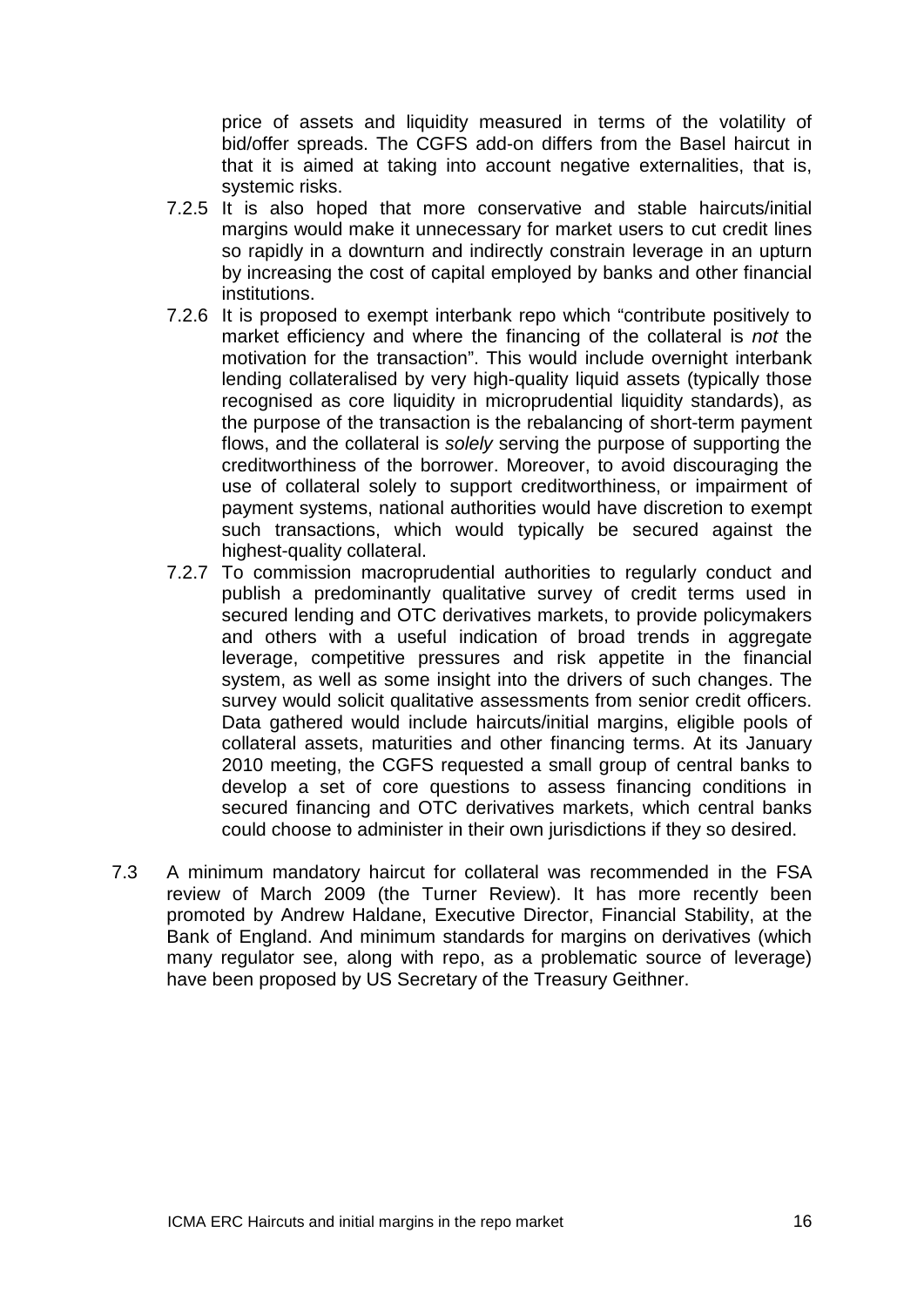#### **8 The likely impact of haircuts and initial margins on deleveraging**

- 8.1 In a review of the academic literature on haircuts/initial margins, the CGFS Study Group argues that recent studies have formalised long-standing insights about the potentially destabilising influence of secured lending and how, in particular, haircuts and initial margin may contribute to a pro-cyclical expansion of leverage and liquidity during boom times and accelerate the contraction of leverage and liquidity during downturns through mechanisms such as asset price spirals. However, the Study Group notes the highly simplified and stylised nature of the models explored by academics. While the models focus on haircuts/initial margins, many other credit terms are also relevant in determining the effective supply of leverage to market participants. To control for counterparty credit risk, repo market users also reduce or cut credit limits and/or shorten the term of lending. Indeed, anecdotal evidence suggests a contraction of credit limits and terms is often the first line of defence. Where haircuts/initial margins were raised during the crisis, this varied considerably across financial instruments, business lines and type of counterparty. The Study Group therefore concedes that, while in the models, credit supply invariably responds to adjustments in haircuts, the effects may be less clear in the presence of other credit terms which are simultaneously adjusting.
- 8.2 The Study Group also recognises the paucity of empirical evidence on margining practices and the failure to directly examine the causality between haircuts and asset prices. They observe that there is some indirect empirical support of the hypothesis that there is a negative relationship between haircuts and asset prices. They suggest that the pro-cyclical nature of secured lending terms provides some support for the assumptions made in more recent models that study the interaction between margin requirements and asset price dynamics, but note that these models do not capture all the relevant market mechanisms (that is, they assume that changes in haircuts/initial margins are the sole response to a deterioration in counterparty credit risk).
- 8.3 A forthcoming paper by Andrew Haldane of the Bank of England and others constructs a theoretical model of a banking network, interconnected through unsecured interbank lending and secured funding markets.<sup>[8](#page-16-0)</sup> Although the purpose of the model is to look at the link between systemic liquidity crises and interconnectedness as measured by the structural characteristics of concentration and complexity, the motive force of the model is changes to haircuts/initial margins. One of the key channels for the contagion that propagates a crisis is the hoarding of liquidity in the secured funding market when haircuts/initial margins rise. The model is used to test various policy options, in particular, the imposition of a minimum haircut. A haircut of 20% is found to reduce the probability of a liquidity crisis to very low levels, but even a low mandatory haircut is shown to have a dramatic effect on market stability.

<span id="page-16-0"></span><sup>8</sup> Haldane, Andrew, Prasanna Gai and Sujit Kapadia, *Complexity, Concentration and Contagion*, forthcoming in the Journal of Monetary Economics, Vol.58(5) (2012).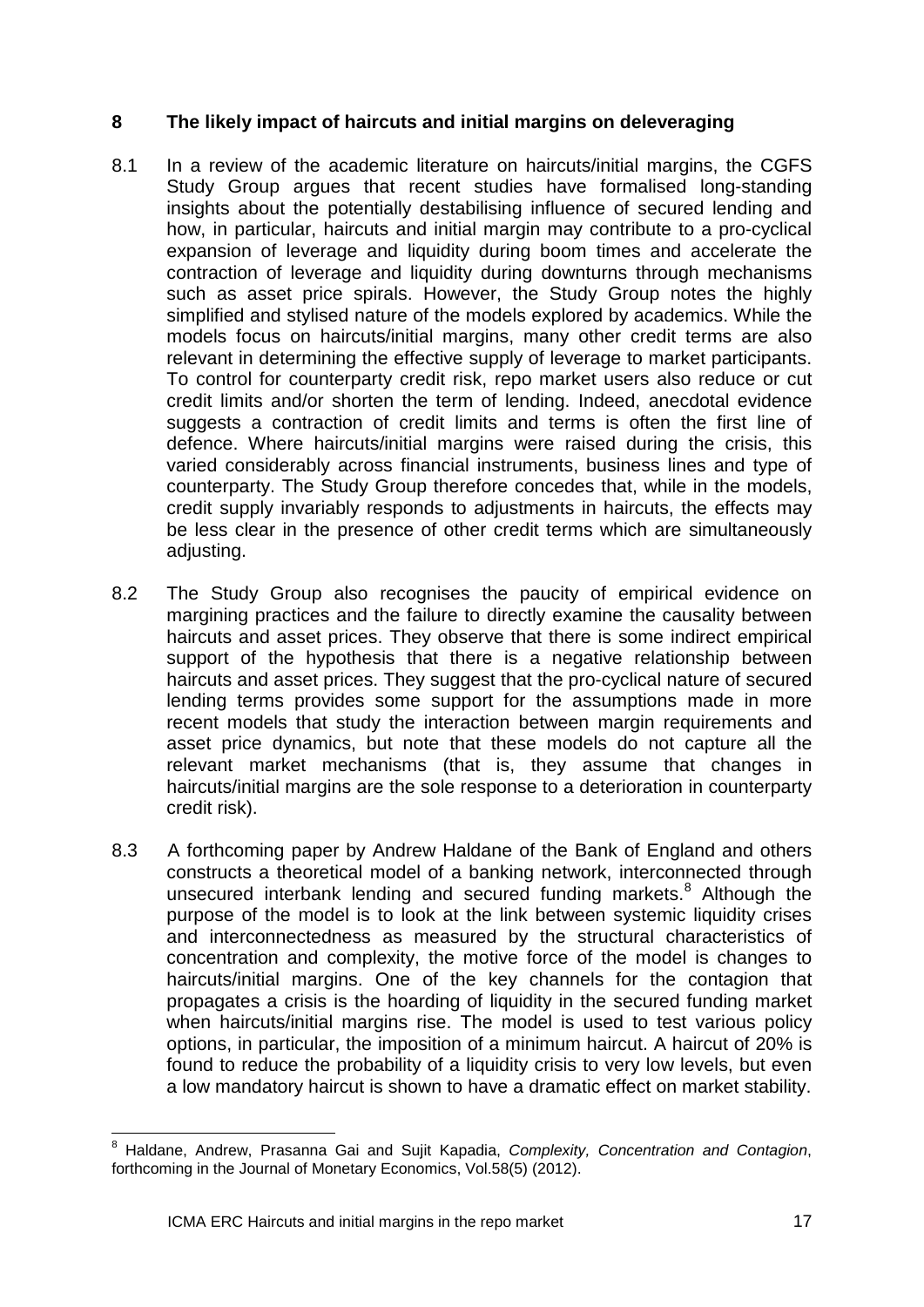- 8.4 However, Haldane does concede that "we have little theoretical understanding of how haircut-based policies might affect banks' behaviour. And we have little empirical case law on the implementation of these policies. For example, haircuts policy might be circumvented by banks substituting towards unsecured finance. So any quantitative calibration of the effects of a haircutbased policy rule is necessarily tentative."
- 8.5 One of the most influential academic papers in the regulatory debate on the pro-cyclicality of haircuts/initial margins has been that by Gorton and Metrick (November 2010). $9$  They argue that the financial crisis of 2007-08 was akin to a traditional banking panic but was precipitated by a run on the repo market, which they describe as being part of the "securitised banking" market. Securitised banking is the business of packaging and re-selling loans, with repo as the source of funding. Gorton and Metrick propose that deepening haircuts (in response to collateral securities becoming information-sensitive due to an unspecified shock --- see 3.12 above) reduced the value of collateral to such an extent that it enforced massive deleveraging in the financial system. Firms from which repo funding was progressively withdrawn by the imposition of higher and higher haircuts/initial margins were forced to deleverage by selling assets. The resulting fire sales amplified the crisis and aggravated the crisis. The importance attached to Gorton and Metrick derives in large part from the empirical evidence they employ in the form of a set of data series on collateral haircuts taken on 10 classes of structured securities by a large but anonymous US broker-dealer between 2007 and 2009.
- 8.6 One shortcoming with Gorton and Metrick's data is that it only includes structured securities (ABS, RMBS, CMBS, CLO and CDO). Gorton and Metrick mistakenly believe that the collateral used in the US repo market "very often" is securitized bonds. They offer no data on US Treasuries, which constitutes the largest pool of repo collateral in the US, and ignore evidence from the tri-party market, which may have accounted for 50-60% of outstanding US repo.<sup>[10](#page-17-1)</sup> This is significant because, although the Task Force on Tri-Party Repo Infrastructure (2009) concluded that "tri-party repo arrangements were at the center of the liquidity pressures faced by securities firms at the height of the financial crisis", they concluded that the available data suggested that margins in the tri-party repo market did not increase much during the crisis, if at all. They observed that, "It appears that some triparty repo investors prefer to stop financing a dealer rather than increase margins to protect themselves". This point was also made by the CGFS Study Group. Gorton and Metrick ignore the reduction or closing of credit limits and the shortening of lending. There is also no recognition of the evaporation of unsecured credit. They are therefore simply incorrect to attribute the entire deleveraging of the US financial system and loss of liquidity in the US money market to the dynamics of the repo market in form of deepening haircuts.

<span id="page-17-0"></span><sup>9</sup> Gorton, Gary, & Andrew Metrick, *Securitized Banking and the Run on Repo*, 9 November 2010.They represented default risk with two measures: the LIBOR-OIS spread; and the average spread between overnight borrowing rates for high and low-risk banks.

<span id="page-17-1"></span><sup>&</sup>lt;sup>10</sup> In assessing the share of tri-party settlement in the US repo market, account needs to be taken of the fact that many repo transactions are netted across central clearing counterparties before settlement.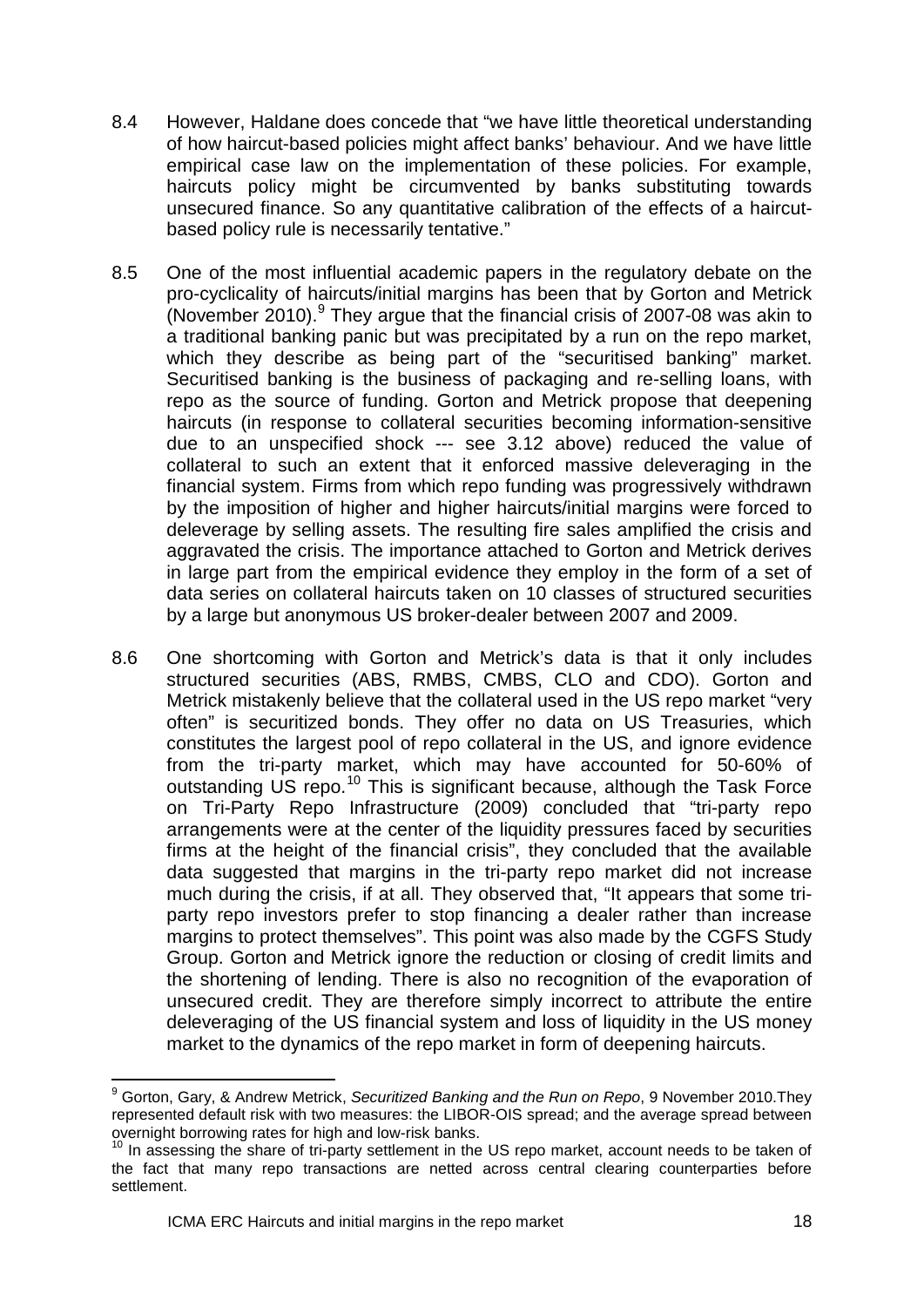- 8.7 While Gorton and Metrick's analysis may have overestimated the impact of haircuts/initial margins in the US market, it also says little about the European repo market, which has a very different structure to the US market.
	- Over 80% of collateral in the European repo market is government securities. Structured securities are a small component. Most structured securities in the European market are managed as tri-party repos. ICMA data suggests such collateral accounts for no more than 10% of tri-party repo, which itself is less than 12% of the wider European repo market.
	- The US market is largely overnight, whereas in Europe, only 18.3% of outstanding contracts were one-day maturities in June 2007 (ICMA survey). In a market dominated by one-day maturities, margin maintenance is redundant. Valuation changes will be reflected entirely in adjustments to haircuts/initial margins, which also factor in forward-looking risks, making for potentially more abrupt changes in collateral value than margin calls. In a market like Europe, the extended maturity distribution means margin maintenance is more significant and will mute the impact of margin calls.

It is therefore a serious mistake to extrapolate certain events in one part of the US credit repo into the European repo market. This can be demonstrated by quantifying the impact of changes in haircuts/initial margins in the European market.

- 8.8 The problem with all the models of haircut-imposed pro-cyclicality is that they have not been calibrated against reality. It is possible to make a rough estimate of the likely impact over 2007-09 of changes in haircuts/initial margins in the European repo market using the results of the ICMA's semiannual European repo market survey for June 2007 and June 2009, and the CGFS Study Group survey of haircuts. The following conservative assumptions are made:
	- Government securities accounted for 83.7% of EU-originated collateral in June 2007 and 81.2% in June 2009. We assume that these proportions are representative of the whole market. We also assume that the split between short and medium-term government securities is 50:50. The proportion of government securities in tri-party repo collateral was 43.6% in June 2007 and 53.0% in June 2009, while the overall share of tri-party was 11.8% and 11.1%, respectively. This component has been deducted from the 83.7% and 81.2%. Thus, the following division of holdings of government securities are assumed for June 2007 and June 2009:
		- o short-term government securities settled bilaterally: 36.7%, 34.7%<br>o medium-term government securities settled bilaterally: 36.7%, 34.7
		- medium-term government securities settled bilaterally: 36.7%, 34.7%
		- o government securities settled tri-party: 5.1%, 5.9%
	- Pfandbrief accounted for 2.3% of all bilaterally-settled collateral in June 2007 and 1.6% in June 2009.
	- Equity accounted for 1.6% of all bilaterally-settled collateral in June 2007 and 0.7% in June 2009.
	- Equity was 21.0% of tri-party collateral in June 2007 and 8.6% in June 2009.
	- All tri-party government collateral is assumed to be medium-term.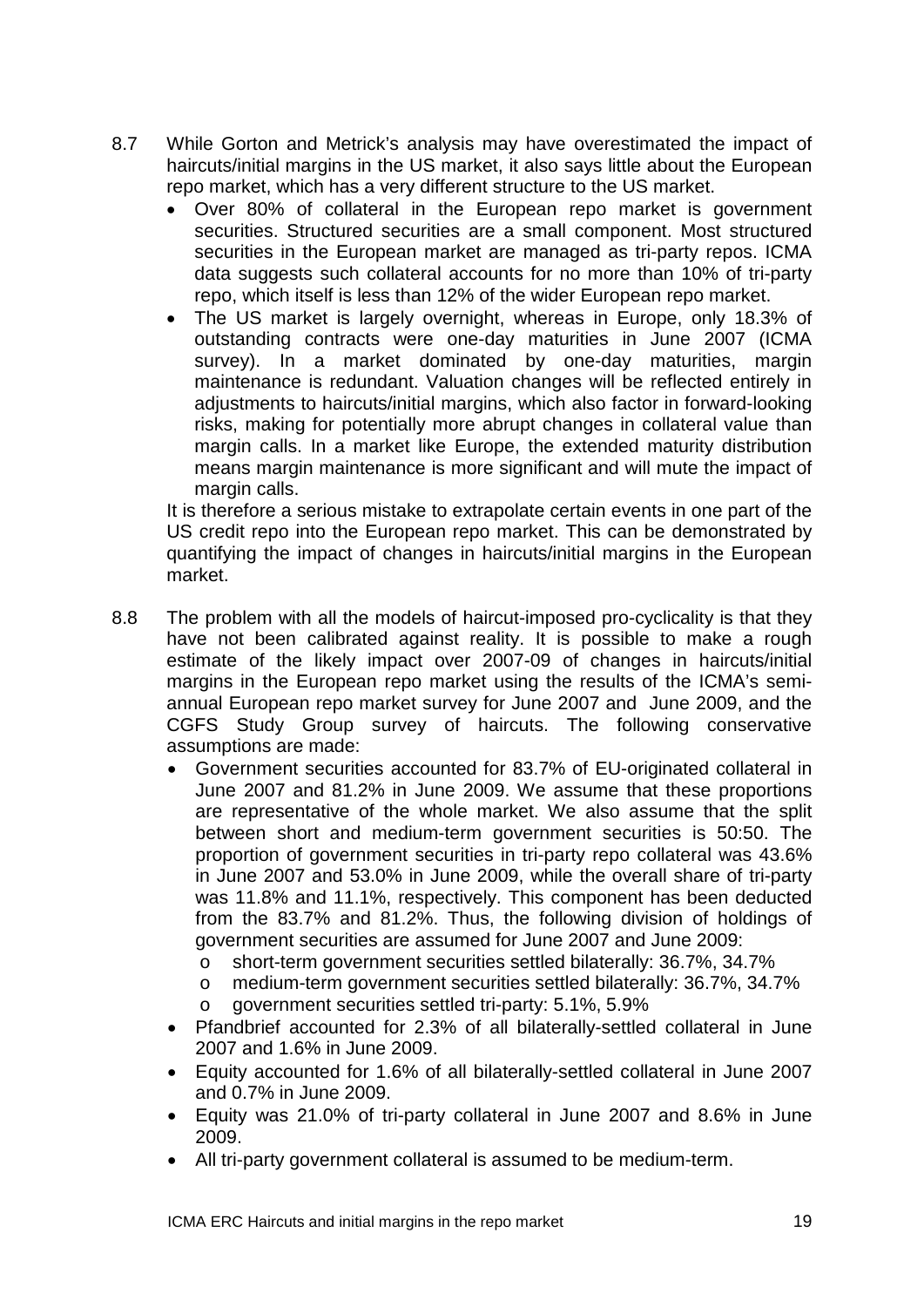- All tri-party non-government fixed-income collateral (35.4% in June 2007 and 49.9% in June 2009) is assumed to be A or BBB-rated.
- Non-government bilaterally-settled collateral (5.7% in June 2007 and 11.3% in June 2009) is assumed to be A or BBB-rated.
- Equity is assumed to have been issued by G7 firms.
- All counterparties are assumed to be non-prime.

|                             |         | <b>Jun-07</b> |         | <b>Jun-09</b> |        |         |  |
|-----------------------------|---------|---------------|---------|---------------|--------|---------|--|
|                             |         | ℅             |         |               | ℅      |         |  |
|                             |         | market        | after   |               | market | after   |  |
|                             | haircut | share         | haircut | haircut       | share  | haircut |  |
| bilateral short-term govis  | 0%      | 41.9%         | 41.9%   | 1.0%          | 40.6%  | 40.2%   |  |
| bilateral medium-term govis | 0%      | 36.7%         | 36.7%   | 2.0%          | 34.7%  | 34.0%   |  |
| bilateral covered bonds     | 0%      | 2.3%          | 2.3%    | 2.0%          | 1.6%   | 1.6%    |  |
| bilateral equity            | 12%     | 1.6%          | 1.4%    | 20.0%         | 0.7%   | 0.6%    |  |
| other credit repo           | 7%      | 5.7%          | 5.3%    | 15.0%         | 11.3%  | 9.6%    |  |
| tri-party govis             | 0%      | 5.1%          | 5.1%    | 2.0%          | 5.9%   | 5.8%    |  |
| tri-party fixed income      | 7%      | 4.2%          | 3.9%    | 15.0%         | 4.3%   | 3.6%    |  |
| tri-party equity            | 12%     | 2.5%          | 2.2%    | 20.0%         | 1.0%   | 0.8%    |  |
| total                       |         | 100.0%        | 98.8%   |               | 100.0% | 96.1%   |  |
| change                      |         |               |         |               |        | $-2.7%$ |  |

8.9 The estimates are shown in the table.

8.10 It can be seen that, even on the basis of conservative assumptions, the impact on the value of collateral of changes in haircuts/initial margins is less than 3%, which is insignificant in terms of the scale of deleveraging seen over the same period (eg the headline totals of the ICMA survey dropped by 28.1%, from a peak of EUR 6,775 billion in June 2007 to EUR 4,868 billion in June 2009, and the maximum fall was 31.6% to December 2008). Although the estimations are necessarily approximate, the difference is of an order of magnitude, which seriously calls into question haircut spiral models such as Gorton and Metrick's as a feasible explanation for the market crisis of 2007- 09.[11](#page-19-0)

<span id="page-19-0"></span>The impact of increases in haircuts/initial margins could be amplified if one assumes that the initial haircut/initial margin absorbs the entire equity of the seller and therefore cannot be increased to fund the increase in haircut/initial margin. However, this constraint is unlikely to be binding in practice on most institutions.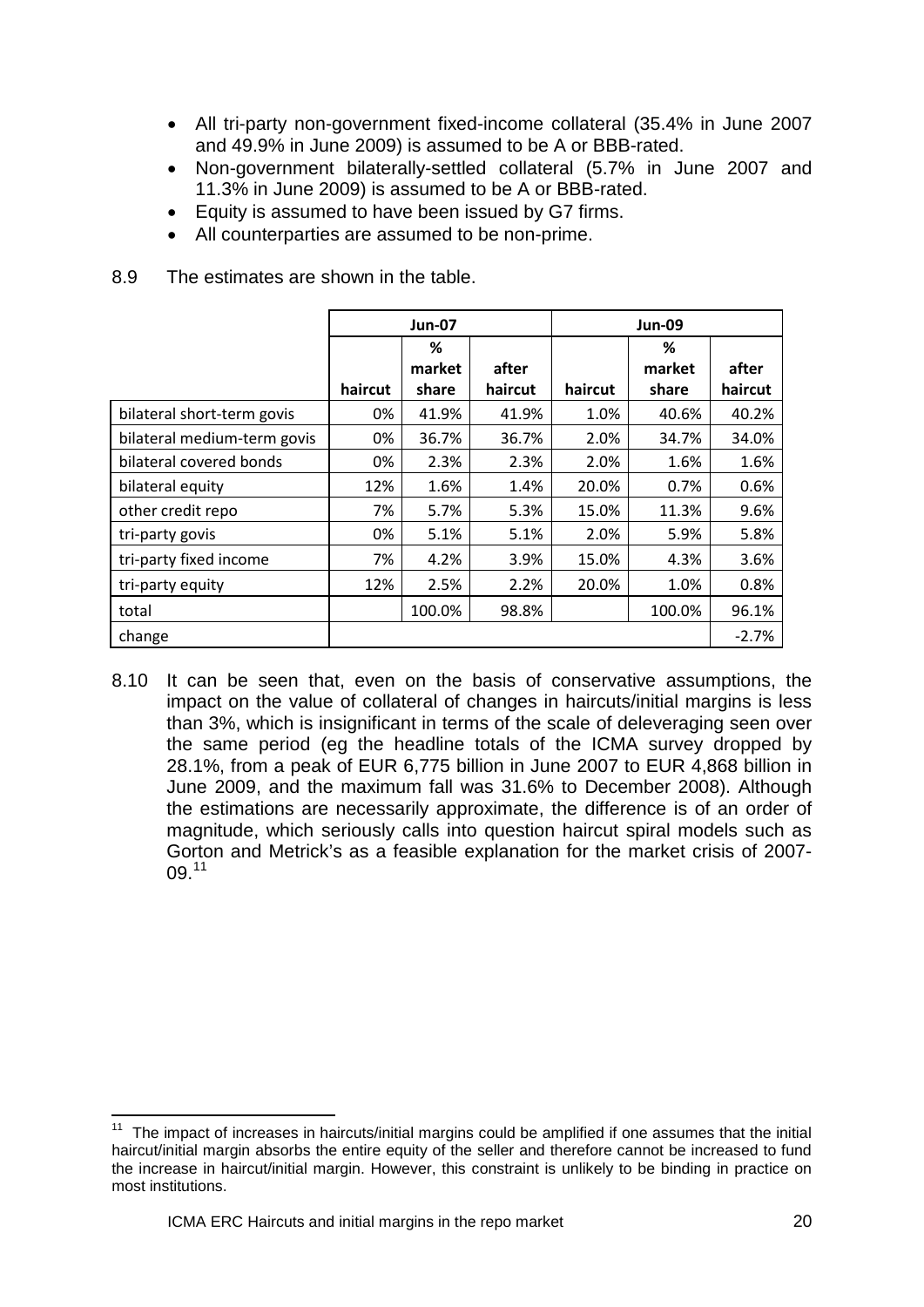#### **9 Conclusions**

- 9.1 The use of haircuts/initial margins in the European repo market has become more commonplace since the collapse of Lehmans in 2008. However, it is not clear how widespread is their application. There is a serious paucity of data on the subject. Nor is the theoretical construction of haircuts/initial margins well understood, particularly in respect of the role of counterparty credit risk. The academic literature is thin and not well informed about the structure and operation of the repo market.
- 9.2 Haircuts/initial margins are widely seen among regulators and academics as contributing to the perceived instability of the supply of repo financing. There is a debate as to whether larger and more stable haircuts/initial margins should be imposed on the repo market, in order to dampen valuation-induced pro-cyclicality in stressed market conditions, particularly for collateral assets that are prone to valuation uncertainties. This could be done directly or by the imposition of a countercyclical add-on to capital charges on secured lending to boost haircuts/initial margins during up-cycles.
- 9.3 It is a matter of concern that the regulatory debate is taking place in the absence of a clear understanding of the precise function of collateral haircuts/initial margins but also without sufficient empirical data to confirm the scale of the role they may or may not have played in the recent crisis. Much of the data that is available comes from the US market. It is also very narrowly based, so that it is not necessarily representative even of that market. The academic literature based on this data therefore makes assumptions which may not be valid for even the US market and are arguably well wide of the mark for the European market. Nevertheless, the conclusions which have been derived have been uncritically accepted, possibly for want of anything else. But attempts to estimate the likely impact of changes in haircuts/initial margins on the liquidity of the European repo market between 2007 and 2009 suggest that they could have been only a minor cause of the deleveraging that took place over this period. This result seriously undermines the argument that repo is, by virtue of the dynamics of haircuts/initial margins, an inherently unstable source of funding.
- 9.4 On the other hand, it is reassuring that some regulators recognise that stable through-the-cycle haircuts/initial margins would be no panacea for the problem of market pro-cyclicality, and that there would be significant practical difficulties in implementing such haircuts/initial margins. In particular, it has been accepted that, even if haircuts/initial margins are mandated to remain stable over the business cycle, there are other lending terms that could be used to increase the availability of credit during periods of optimism and constrain credit during periods of deleveraging, with potentially some of the same pro-cyclical effects on financial markets as that of variable haircuts/initial margins.
- 9.5 Regulators also need to consider whether mandated minimum haircuts/initial margins can be sufficiently flexible to efficiently encompass the wide range of combinations of collateral, contract and counterparty that are possible in repo.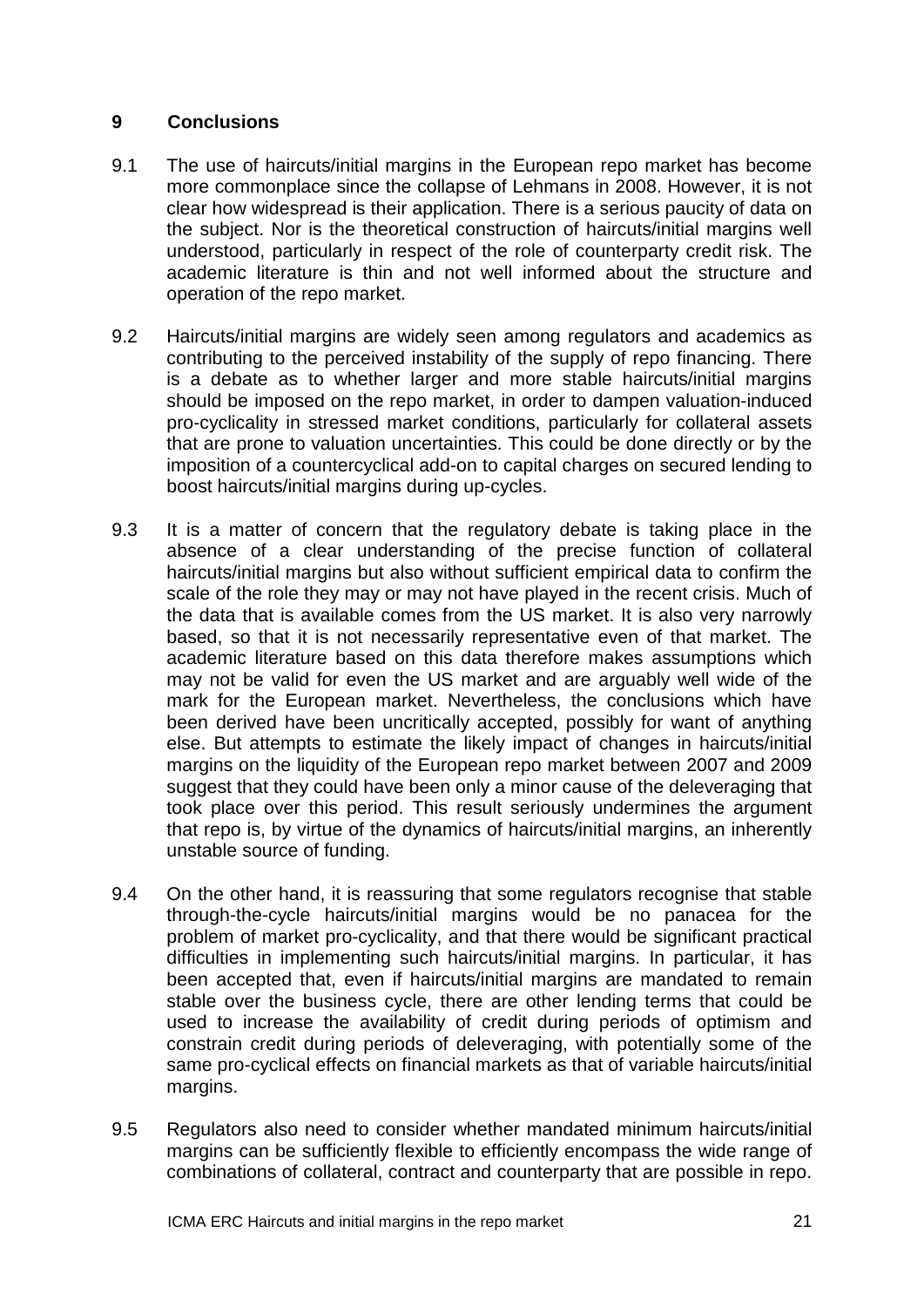A policy of one-size-fits-all mandatory haircuts risks distorting the market and creating rigidities that will foster artificial arbitrages. As a matter of principle, concerns about excessive leverage would best be addressed at firm rather than transaction level, by the direct regulation of leverage, whatever its source.

- 9.6 Other proposals under discussion by regulators seem more helpful, such as encouragement of more frequent and efficient margin maintenance to smooth out collateral calls.
- 9.7 Market initiatives also have a role in play. These include the forthcoming publication by the ERC of revised margining guidelines and continuing industry education. Consideration might be given to the collection of further data on the structure and operation of the European repo market.

*Richard Comotto 8 February 2012*